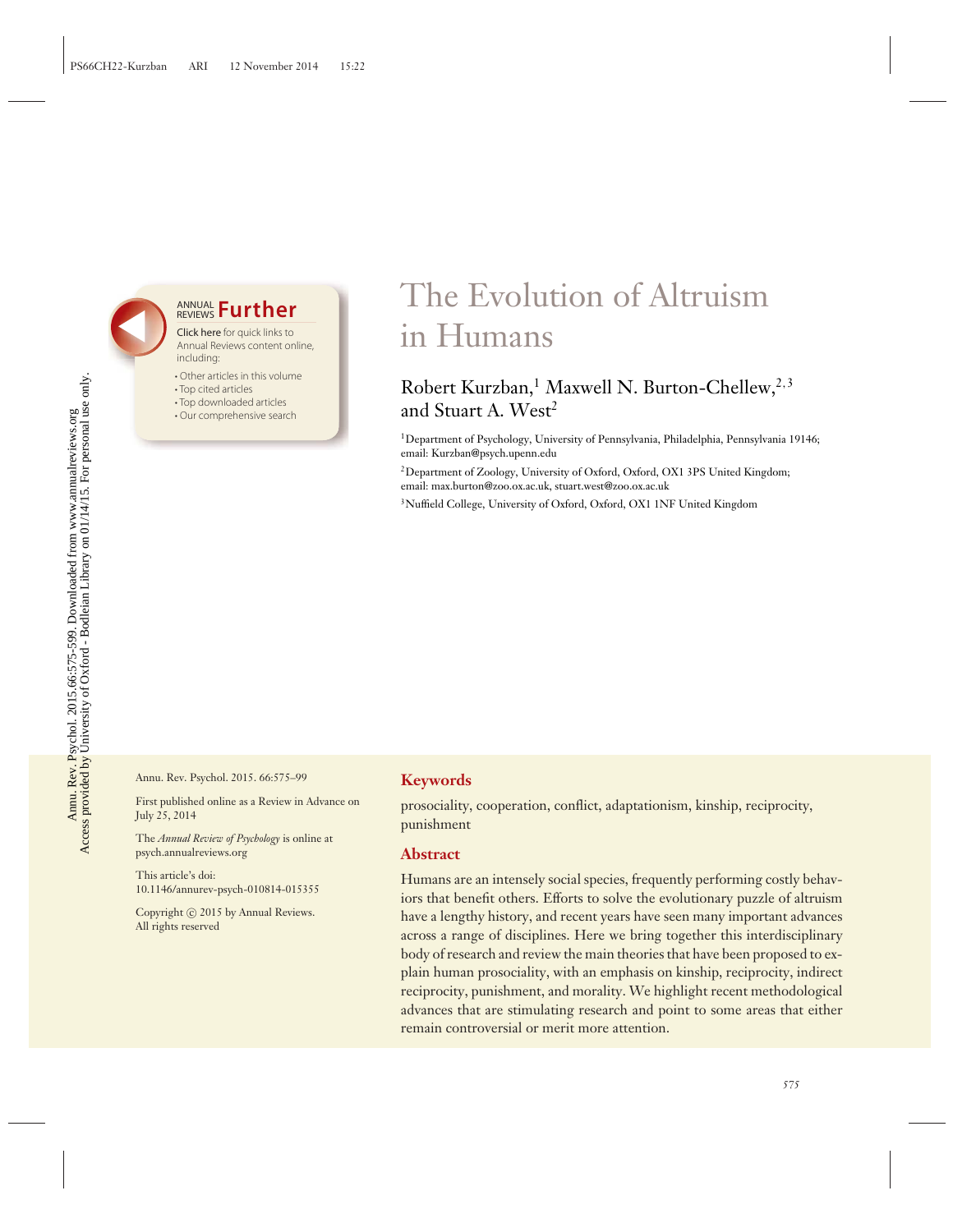# **Contents**

| 586 |
|-----|
|     |
| 587 |
| 588 |
| 588 |
|     |
|     |
|     |

# **INTRODUCTION**

Humans routinely behave in ways that benefit others across a range of interactions, from mothers nursing their babies to large numbers of individuals sacrificing their lives in the service of group goals. Here we review proposed explanations for these patterns of behavior, with an emphasis on the evolutionary explanations for the properties of the psychological mechanisms that cause these acts.

We first clarify the phenomena we wish to explain. This is necessary because different communities and even different scholars within communities do not always use the same terms to refer to the same phenomenon (West et al. 2007b). Our central interest is in the evolutionary explanation for those psychological systems that are designed to deliver benefits to others. We are interested in explaining the properties of psychological benefit-delivery devices, the computational mechanisms in humans designed to aid others.

Very broadly, evolutionary explanations for benefit-delivery devices come in two varieties. The first variety explains why some organisms have psychological systems designed to aid relatives. These explanations turn on the idea that genes can cause copies of themselves to increase in subsequent generations by causing the body they inhabit to deliver benefits to other individuals who carry those genes (Hamilton 1964). The second variety explains why some organisms have psychological systems designed to aid even those not closely related. These explanations turn on how individuals who aid others can stand (eventually) to benefit as a result of giving aid to others. There are many ways these delayed benefits can be achieved, the most famous means of which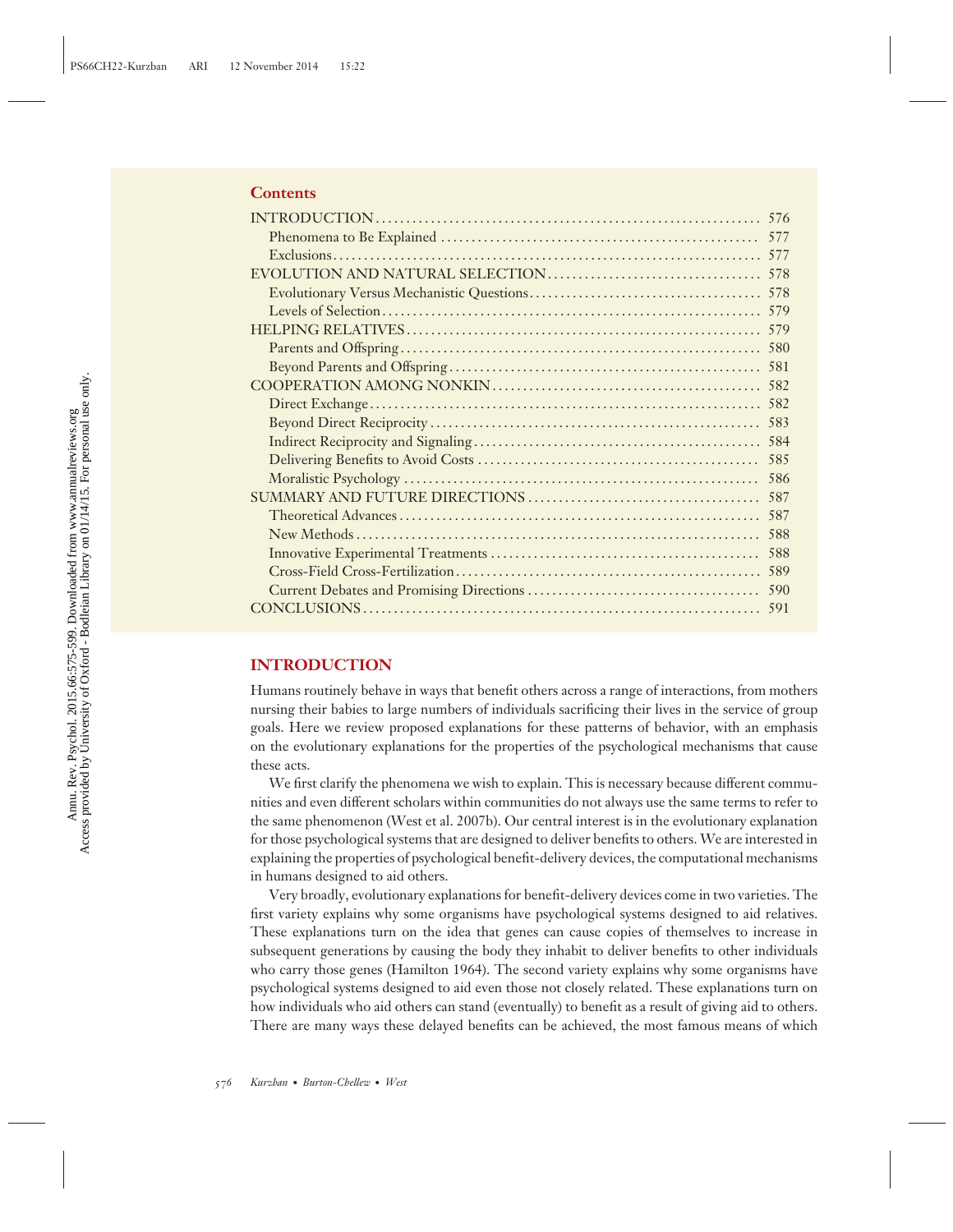is reciprocity (Trivers 1971), when an organism that helps another individual recoups more than the cost of the help through the process of the mutual, sequential exchange of aid.

Humans help others in a wide variety of ways. Parents nurture their children, friends support other friends in fights, strangers engage in mutually profitable transactions, individuals sacrifice in the service of aiding groups to which they belong, and so on. For many of these categories of behaviors, multiple proposals have been offered for their evolutionary explanation. Here we discuss evidence that speaks to these debates and, in our conclusion, provide some suggestions about how research in this area might profitably proceed.

#### **Phenomena to Be Explained**

In this section, we clarify the set of phenomena we wish to explain and also those phenomena that lie outside our scope, excluding from our agenda the ways in which individuals make others better off merely as a side effect of their own actions.

First, and continuous with the rest of the biological world, humans across cultures tend to help those most closely related to them. Parents invest resources of various kinds in their offspring, a pattern of behavior common across many taxa (Davies et al. 2012). Indeed, the delivery of benefits tends to follow the logic laid out by Hamilton (see below), being strongest among close relatives—offspring and full siblings—and diminishing with distance.

A second type of social behavior is exchange. Humans across cultures and over time have exchanged various goods and services, either in simultaneous transactions or in voluntary giving and receiving over time.

A third pattern of benefit-delivering behavior is human "friendship." Like some nonhuman primates and dolphins, humans form relatively long-term nonkin relationships that include significant amounts of cooperation and occasional forms of self-sacrificial behavior, and such friendships constitute an important part of human sociality.

A fourth type of human social behavior, and arguably the most complex, is cooperation in large non-kin-based groups. This includes phenomena as varied as barn raising to large-scale military conflict among modern states. These phenomena are among the most contentious among scholars working in this area.

These four patterns of behavior are not intended to be perfectly mutually exclusive nor are they intended as an exhaustive list of ways in which humans benefit one another.

# **Exclusions**

Because our interest is in systems designed for delivering benefits, we exclude from our focal interest systems designed for some other function but that generate benefits to other organisms as a side effect (West et al. 2007b). Consider, for instance, an elephant eliminating solid waste, which has the effect of providing a home and nutrients for organisms that can consume the nutrients in the dung. These benefits to other organisms come as a side effect or byproduct of the design of the elephant digestive system. No part of the elephant's digestive system's properties can be explained by virtue of the benefits delivered to the organisms that exploit the dung. Our interest excludes such cases.

Excluding beneficial side effects of behavior is important in the context of social behavior because humans are continually affected—positively or negatively—by side effects of others' actions. In addition, we regard altruistic intent in the folk psychological sense—the experienced desire to help another individual—as part of the phenomenon we wish to explain, as opposed to the explanation.

**Reciprocity:** a type of cooperation that is initially costly but favored because of the mutual exchange of benefits over time

#### **Cooperation:**

behavior that provides a benefit to another individual (recipient) and that has been selected for because of such benefits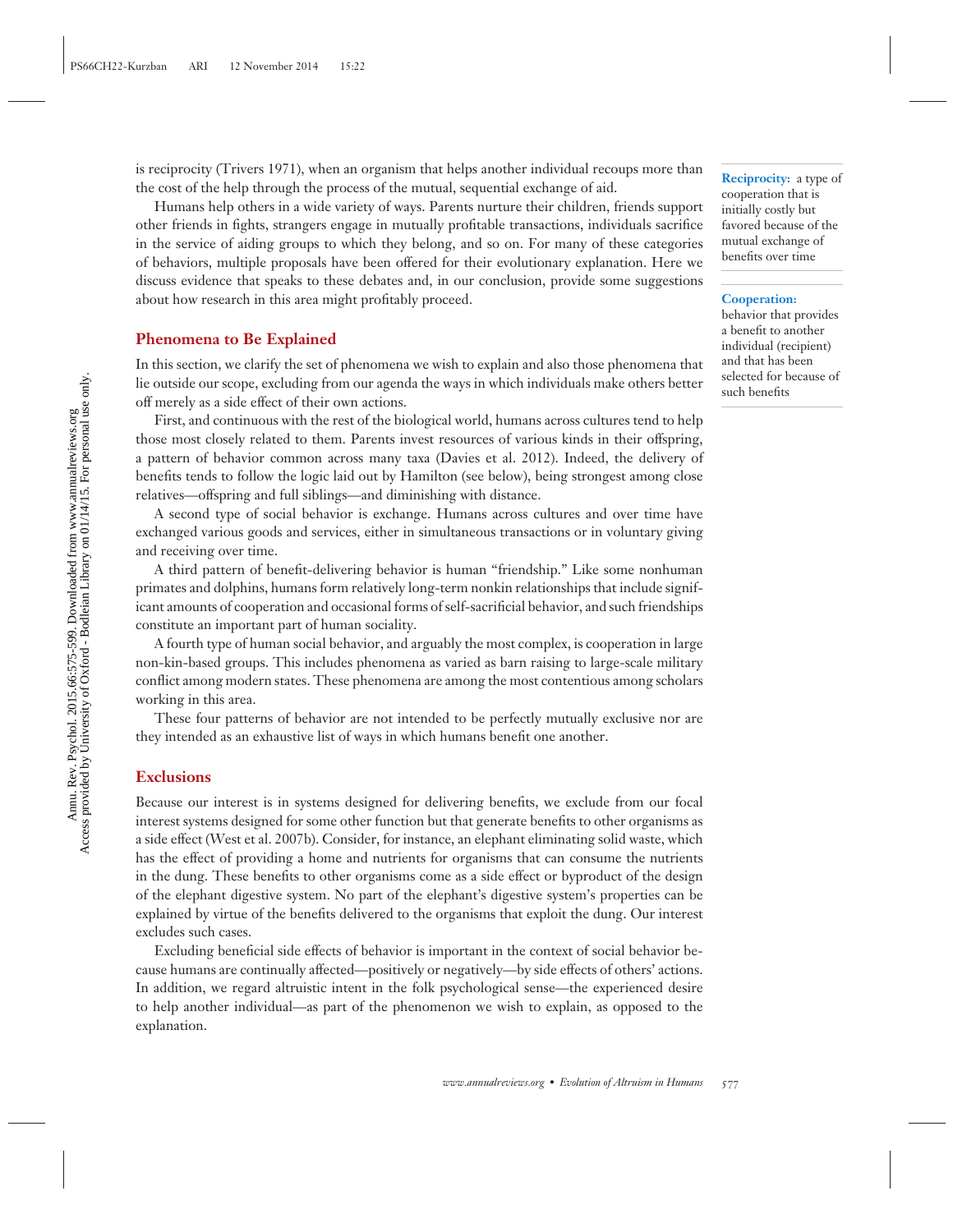**Altruism:** behavior costly to the actor and beneficial to the recipient, measured in lifetime personal fitness consequences

#### **Inclusive fitness:**

the effect of one individual's actions on everybody's production of offspring, weighted by relatedness; the sum of direct and indirect fitness

#### **Direct fitness:**

the effect of one individual's actions on his or her own production of offspring

#### **Indirect fitness:**

the effect of one individual's actions on everybody else's production of offspring, weighted by relatedness

#### **Kin selection:** the

process by which traits are favored because of their effects on the fitness of relatives

#### **Relatedness:**

a measure of genetic similarity relative to the population mean

Similarly, we emphasize that conscious altruistic intentions are not required for a mechanism to be a benefit-delivery device in the sense we use the term here. Consider cases of mutualism among plants and the animals that eat their fruits, dispersing seeds in the process. Calorie-rich fruits provide benefits to animals that disperse the sex cells of the plants, and plants have evolved fruit that benefits animals (and, in consequence of animals' transactions with fruits, the plant). Yet, although fruits appear as if they were designed to attract and benefit animals, there is no sense in which individual plants need be conscious of this.

# **EVOLUTION AND NATURAL SELECTION**

Our interest in the evolution of altruism in humans should not be taken to imply a focus on the historical process of evolution. Instead, our interest is in functional traits that deliver benefits to other people. Our modern understanding of Darwin's (1859) theory of natural selection is that genes that increase the fitness of individuals will accumulate in populations, leading to organisms that appear to behave as if they were designed to maximize their fitness (Fisher 1930). Our most general definition of fitness is inclusive fitness, which is the sum of the individuals' influence on their own reproductive success (direct fitness) and that of their relatives (indirect fitness; Hamilton 1964, 1970). The easiest and most common way in which indirect fitness benefits can occur is through helping close relatives; this process is often referred to as kin selection (Maynard Smith 1964).

Increasing one's indirect fitness will sometimes have to be traded off against reducing one's own direct fitness, such as when helping behaviors are costly. Inclusive fitness theory can be encapsulated in a pleasingly simple way by Hamilton's (1964) rule, which states that altruism will be favored by selection when  $rb - c > 0$ , where *c* is the fitness cost to the actor, *b* is the fitness benefit to the recipient, and *r* is the genetic relatedness between the actor and the recipient. The relatedness term, *r*, is a statistical coefficient, which measures the genetic similarity between the actor and recipient, relative to the rest of the population (Hamilton 1970).

There are three general points to make here. First, the genetic and individual perspectives are complementary, not competing (Dawkins 1976, Hamilton 1964). Natural selection acts on allele frequencies to produce individuals that appear designed to maximize fitness (Grafen 2007). Second, inclusive fitness is not just a special case for interactions between relatives; it is the modern interpretation of Darwinian fitness in its most general form (West & Gardner 2013). Instead, maximization of individual fitness is the special case, when  $r = 0$ . Third, Hamilton's rule describes not only when altruism will be favored but also any other trait. Both *b* and *c* can be positive or negative, and so Hamilton's rule also predicts when selfish, spiteful, or mutually beneficial traits will be favored.

# **Evolutionary Versus Mechanistic Questions**

In seeking to explain cooperation from an evolutionary perspective, we wish to emphasize that the process of providing explanations from the standpoint of modern biology is not a unitary enterprise. As Ernst Mayr (1961) and Niko Tinbergen (1963) emphasized, because behavior *X* will have multiple causes, asking why organisms do behavior *X* really entails asking separate (yet related) questions. One question often at the forefront of evolutionary psychology is about the function of the trait in question. What is the trait for? How did the trait increase inclusive fitness during the course of evolution? A related question has to do with history. What are the phenotypic precursors of the trait? These ultimate questions can be informed by—and can inform—the answers to more proximate questions one can ask about traits. Tinbergen broke these proximate questions into two types. First, the adult phenotype is the result of a process of development, a joint interaction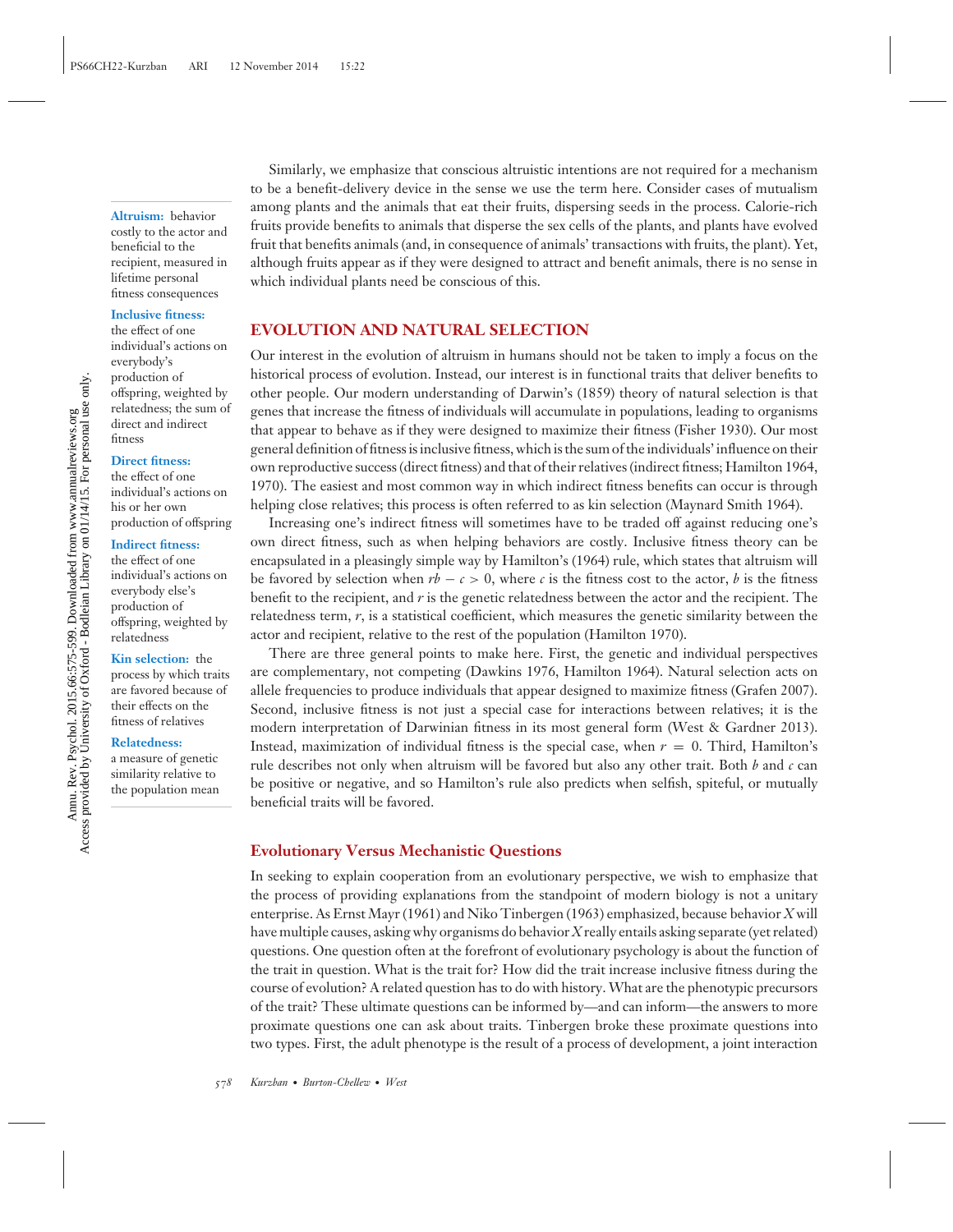between the organism's genetic complement and its environment. This leads to the question of how a given trait develops during the life course of the organism. And, finally, though not least importantly, is the question about the mechanism by which a trait operates.

We distinguish among these different questions because although they may interact in interesting ways, they are not competing and require different answers (Scott-Phillips et al. 2011). For example, the proximate answer that individuals cooperate because they are afraid of being punished by angry individuals (Fehr & Gächter 2002) does not provide an answer, in itself, to the ultimate question of why cooperation was favored because it does not explain why the costly punishment was favored.

# **Levels of Selection**

In recent years, there has been considerable controversy over the level at which selection operates and the possible role of group selection. Because these issues have been recently reviewed (West & Gardner 2013, West et al. 2008), we provide only a brief overview.

One source of confusion is that the term group selection is used to mean different things by different people. "Old" group selection is the idea that organisms will appear to be designed to maximize group fitness (Wynne-Edwards 1986). As explained above, gene dynamics lead to organisms appearing as if they were designed to maximize their inclusive fitness, so we can also ask when gene dynamics would lead to organisms that appear designed to maximize group fitness. It turns out that this is only the case under restrictive contexts, such as clonal groups or when competition is completely repressed between group members (Gardner & Grafen 2009). For this reason, old group selection was rejected as a generally applicable theory in the 1960s (Leigh 2010, Maynard Smith 1964).

"New" group selection is the idea that there are multiple levels of selection (hence usually termed multilevel selection), which can vary in their importance (Wilson 1975). For example, cooperation could be favored if the benefits at the group level (between-group benefits) outweighed the cost at the individual level (within-group costs). It is sometimes suggested that in situations where kin selection or inclusive fitness could not account for cooperation or altruism, this new group selection approach provided an alternative explanation (e.g., Wilson & Hölldobler 2005).

However, new group selection (multilevel selection) and kin selection are just different ways of conceptualizing the same evolutionary dynamics. Both approaches find that increasing the group benefits and reducing the individual costs favors cooperation. Similarly, group selection theory predicts that cooperation is favored if we increase the proportion of between-group as opposed to within-group genetic variance, but that is equivalent to saying that the kin selection coefficient of relatedness is increased. In all cases, where both methods have been used to look at the same problem, they yield identical results (Hamilton 1975, Lehmann et al. 2007).

# **HELPING RELATIVES**

We now turn from broad theory to the present literature on prosocial behavior in humans, starting with questions surrounding close relatives. Cross-culturally, relationships within the family are a crucial aspect of social life (Brown 1991). Indeed, as Kurland & Gaulin (2005) put it, "Although agreeing on little else, anthropologists acknowledge that kinship is one of the central organizing features of human society" (p. 447). Anthropologists have recognized the key role of kinship for some time (e.g., Westermarck 1921).

Psychology has focused much less on kinship. Lieberman et al. (2007), for instance, noted that the average number of index citations for kinship terms in the relevant textbooks was, surprisingly,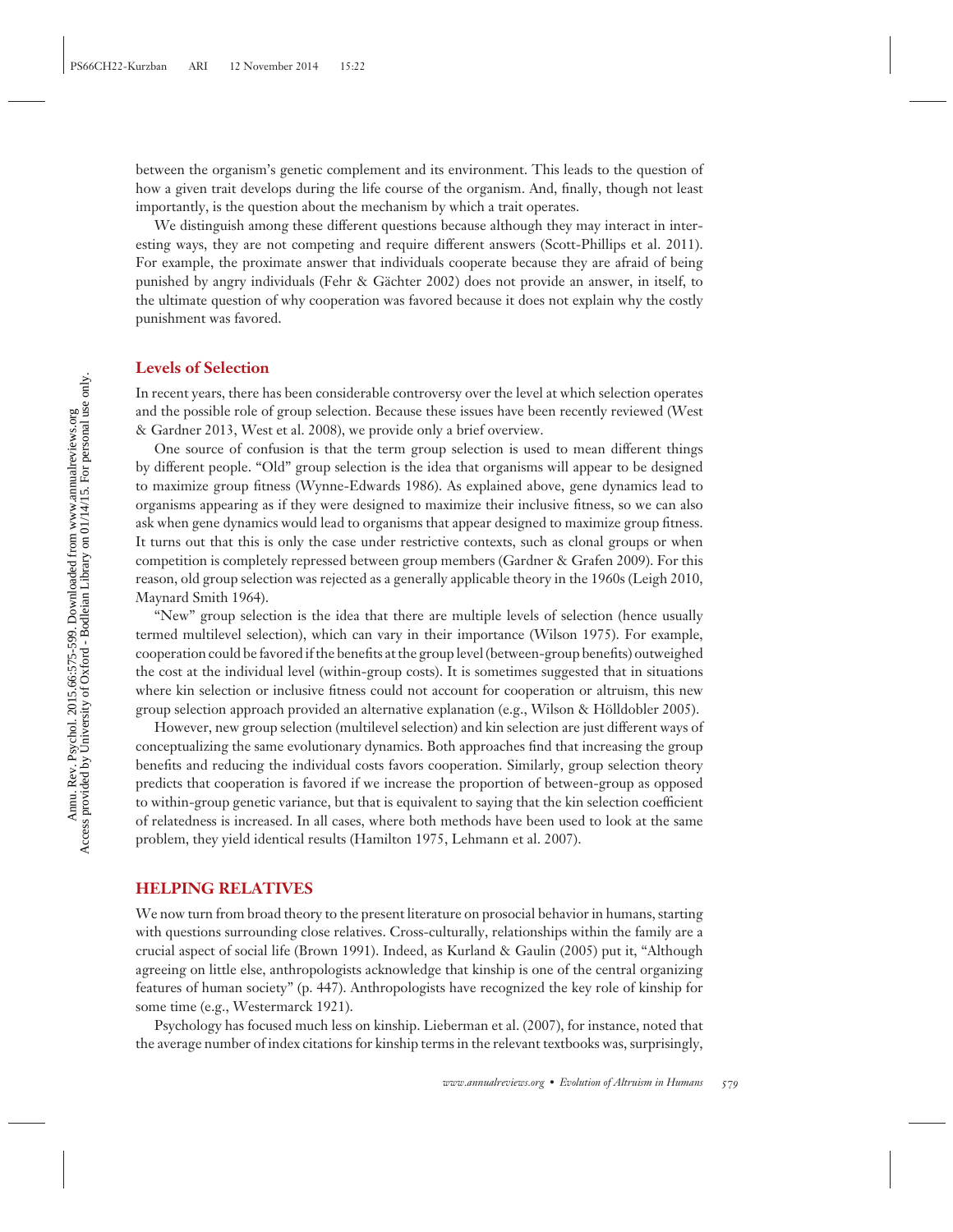less than two. One possible reason is that the observation that human parents care for their offspring is so prevalent and obvious that it seems to require no explanation (Cosmides & Tooby 1994). From the Darwinian point of view, the explanation is straightforward: The theory of evolution predicts that organisms' features will be designed for survival and reproduction, in the service of maximizing the representation of their offspring (and other relatives) in the next and subsequent generations. Inclusive fitness theory neatly explains why organisms are often designed to help closely related others.

### **Parents and Offspring**

Human parents make a tremendous investment in genetically related offspring, although there is some cross-cultural variability in the details. For human females, this investment is obligatory, including nine months of gestation and then, typically, a longer, more energy-intensive period of nursing. Heavy female parental investment is the rule among mammals, and humans are not overly exceptional in this respect (Hrdy 1999). The milk-delivering mammary glands in humans are clearly designed to deliver calories and other benefits from mother to child, and they represent an obvious example of benefit-delivery systems. Many other behavioral adaptations are designed to cause mothers to care for their offspring (Davies et al. 2012).

In contrast to humans, male parental investment is very small for the vast majority of mammals (Geary 2000). Set against this backdrop, human paternal investment in offspring is remarkably large. Furthermore, male parental care is relatively costly in humans, compared to other animals, in terms of the extent to which care reduces the likelihood of successful breeding in the future (Griffin et al. 2013).

Although debate continues about the reason for this unusual pattern among humans, attention has often focused on the fact that human babies, compared to our close relatives, are born immature and dependent on investment for a substantial period of time. Indeed, in many places, human offspring could not easily make it to reproductive age without tremendous transfers of energy to them, usually by parents and often by other close relatives (Kaplan et al. 2000). This means that the benefit of paternal care may be especially large. Another factor that may be important in humans, relative to other animals, is that female promiscuity is relatively rare; thus, males are unlikely to waste investment in offspring that are not theirs (Griffin et al. 2013). Variation is sure to exist in the degree of male parental investment both within cultures (Geary 2000) and between cultures (Marlowe 2000).

This is not to say that all interactions within families are cooperative. Casual observation and data from developmental psychology reveal that they are not (Buunk et al. 2008, Fouts et al. 2005, Kim et al. 2001, Schlomer et al. 2010). Trivers's (1974) parent-offspring conflict theory (POCT) explains why (reviewed by Mock 1994). Consider the simple case of a parent with two offspring that are full siblings. The conflict derives from the fact that each of the two offspring is related to itself by  $r = 1$  but shares only half its genes with its sibling  $(r = 0.5)$ . Therefore, all else being equal, any particular allele will only benefit half as much from parental investment when that investment is allocated to the sibling instead of the allele's host. This creates a conflict of evolutionary interest, as each of the two offspring should "prefer" an allocation of maternal resources that favors itself.

Furthermore, the parent's optimal allocation of resources among offspring may often differ from what is optimal for each individual offspring, leading to parent-offspring conflict, which may even be fought out within the womb (Haig 2010). Relatively little work has been done on parent-offspring conflict in humans. Indeed, Schlomer et al. (2011) recently referred to POCT as "barely known within psychology," noting that Trivers's (1974) famous paper had been cited only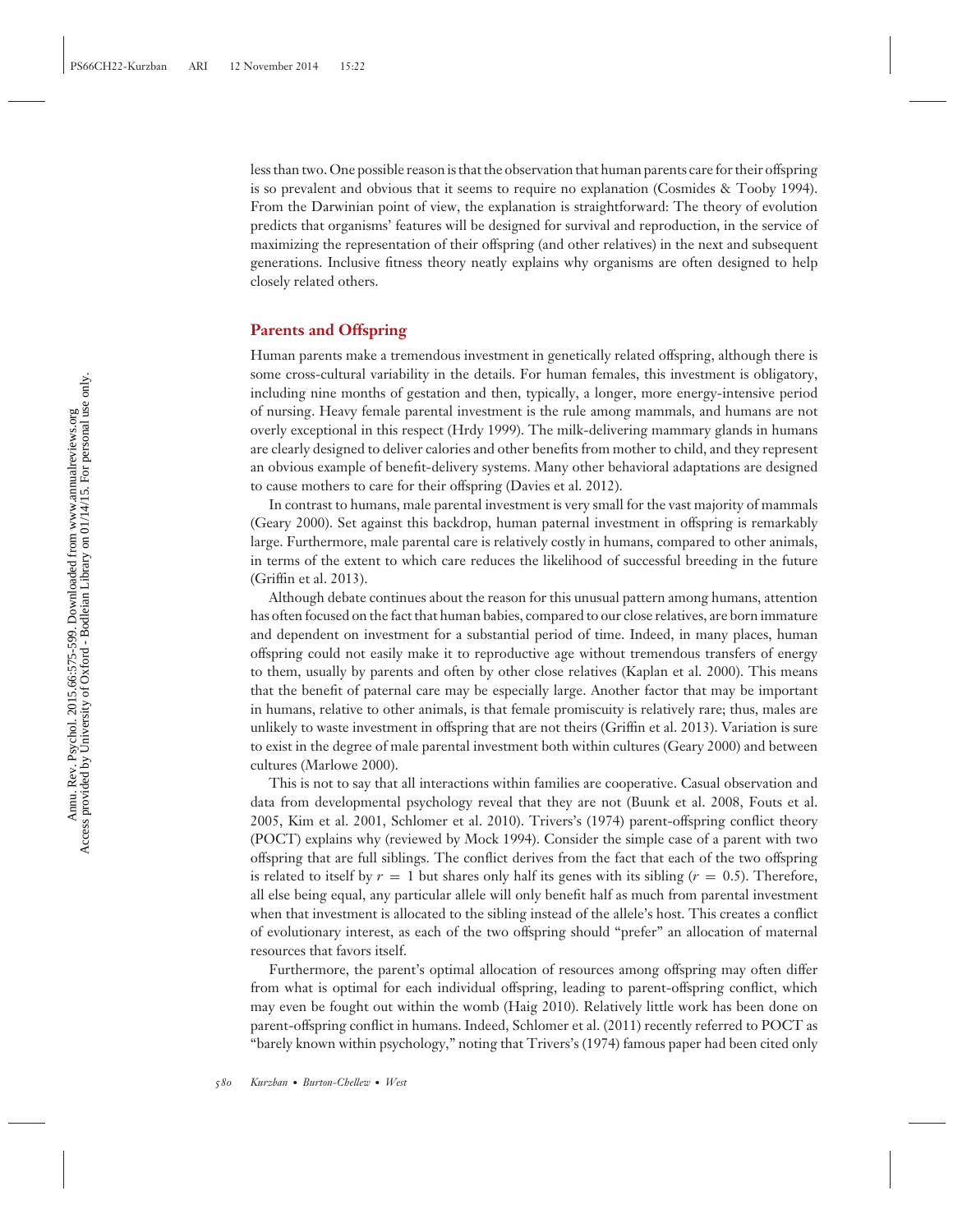14 times in major psychology journals. As such, the topic remains a fertile ground for additional research (see also Pollet & Hoben 2011).

One area where POCT has informed research has been in the conflict between parents and offspring in terms of mate preferences, especially the ways in which parents might try to influence their offspring's mate choices (e.g., Perilloux et al. 2008). Although both parents and offspring benefit when offspring choose mates with good genes and resources, under many circumstances there is conflict, with parents preferring a tradeoff more weighted toward resources. Perilloux and associates (2011) recently found this pattern, with parents valuing earning capacity more than attractiveness (an index of genetic quality) in their offspring's mates, whereas the offspring showed the reverse preference (Buunk & Solano 2010).

Generally, relatedness will increase cooperation and decrease conflict, a pattern seen clearly in findings that children have a much greater risk of abuse or even infanticide when they live in households with nonrelatives, such as stepparents, compared to genetic relatives (Daly & Wilson 1988). Recent studies have continued to document the increased risks faced by children living with stepparents, especially stepfathers (Daly & Wilson 2007, Tooley et al. 2006), though debate on this issue continues (Temrin et al. 2011).

# **Beyond Parents and Offspring**

A wealth of data from anthropology shows that humans generally aid relatives rather than strangers and closer relatives rather than more distant ones. For instance, among the Ifaluk, chiefs share food as a positive function of relatedness (Betzig & Turke 1986), a pattern that is observed among a number of groups studied by anthropologists (e.g., Nolin 2010, Patton 2005, Wiessner 2002), though the details vary cross-culturally (e.g., Allen-Arave et al. 2008 regarding the Ache; for a discussion, see Gurven 2004). Anthropologists have provided substantial evidence that cooperation among kin plays important roles in additional contexts, such as alliance formation (Marlowe 2010) and the raising of offspring (Flinn 2011). Such patterns of kin discrimination are common in birds and mammals (Griffin & West 2003).

There are some data on kin-directed behavior in the psychological literature as well. In one early set of studies using self-report questionnaires, Burnstein et al. (1994) found that people said they would be more inclined to help a relative who was closely (e.g., a full sibling) rather than more distantly (e.g., a cousin) related across a range of conditions. A number of studies have yielded results consistent with these findings using self-report of actual previous help (Neyer & Lang 2003), hypothetical vignettes (Korchmaros & Kenny 2006, Osiński 2009, Stewart-Williams 2007), and experimental techniques (Madsen et al. 2007). People also report being more willing to engage in morally wrong behavior to benefit those who are closely related to them (Kurzban et al. 2012) and tend to pass wealth on after their deaths in a way that is weighted toward those who are most closely related ( Judge & Hrdy 1992). This is not to say that people always favor kin over nonkin, particularly when the latter are close friends (Stewart-Williams 2008).

Recent work has focused more narrowly on possible proximate mechanisms underlying kindirected behaviors (Batson 2010), especially on the emotional systems that produce feelings of emotional closeness and that seem to play a key role in motivating helping behavior (Neyer & Lang 2003). Work that explores the details of these proximate (emotional) systems represents an important and promising route for research in this area. For instance, Burton-Chellew & Dunbar (2011) investigated how the frequency of contact affected emotional closeness and found that even though people may feel emotionally close to their in-laws, to whom they are not genetically related, they do so in a way that aligns with their inclusive fitness interests.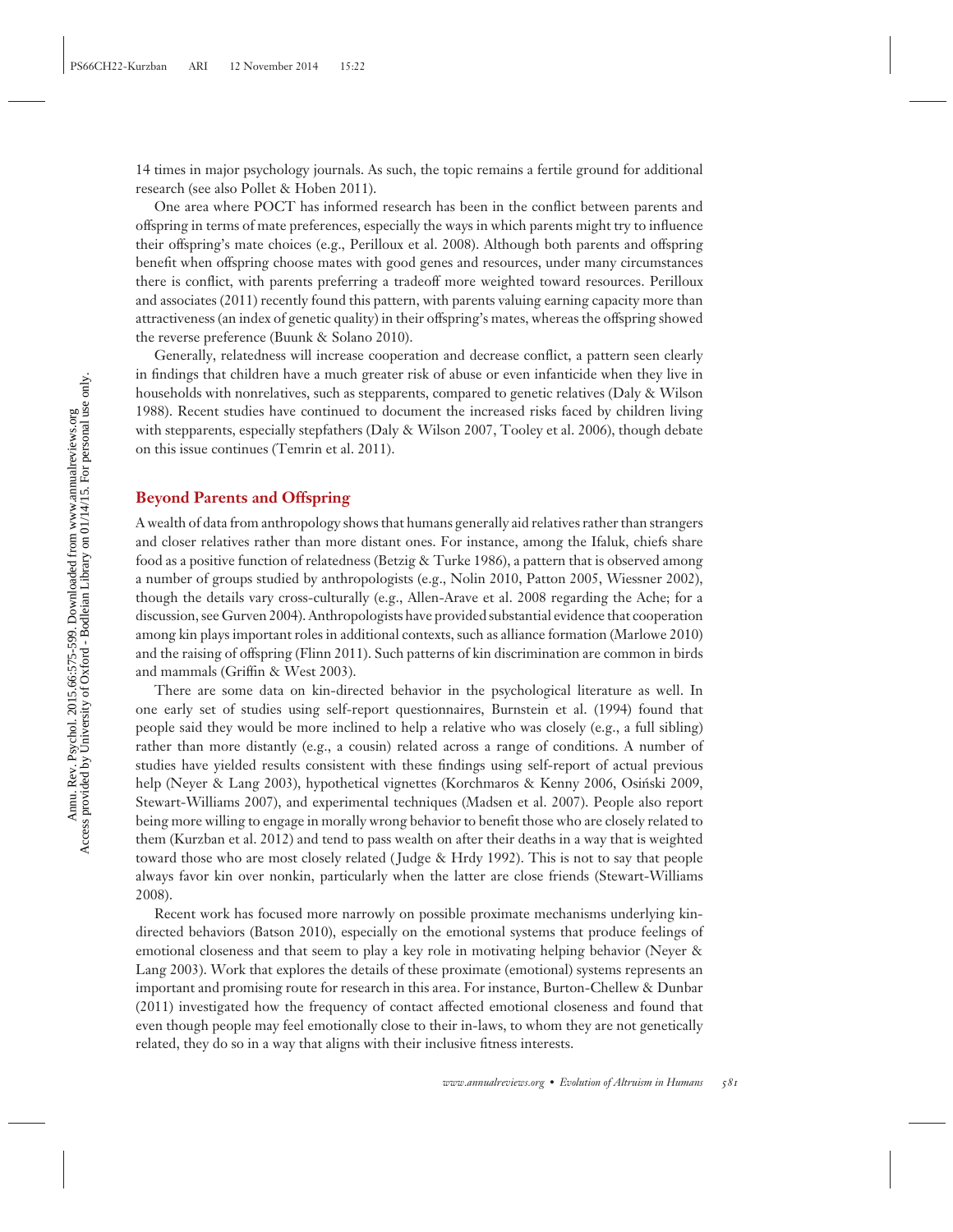In terms of the proximate mechanisms underlying helping behavior toward kin, recent work has illuminated the ways that people make use of particular cues, that is, features of the environment that reliably correlate with genetic kin. For instance, Lieberman et al. (2007) documented how particular cues available during early development have important psychological effects. In particular, the tendency for directing altruism toward a sibling seems to depend positively on the length of coresidence with that sibling and observations of the sibling's perinatal association with the same mother.

# **COOPERATION AMONG NONKIN**

Cooperation and the exchange of benefits is not restricted to relatives. Non-kin-based friendships, for instance, play a central role in human social life cross-culturally (Brown 1991). Furthermore, people are often generous to relative strangers and make sacrifices for others, especially those seen as belonging to the same group (Allport 1954). This section reviews candidate explanations for these phenomena.

#### **Direct Exchange**

For psychological systems to evolve that are designed to aid others outside one's immediate kin (see previous section), the costs of aid have to be (probabilistically) recovered over the long term, such that the actor gains a net direct benefit from aiding, or the systems could not have been selected for. The best-known evolutionary route to such recovery is Trivers's (1971) theory of reciprocal altruism. We refer to this as reciprocity because it can only be selected for if it is beneficial to the actor in the long term; hence, it is not altruistic (West et al. 2007a,b). Reciprocity has been discussed in detail elsewhere (e.g., Trivers 1971, 2006), so here we very briefly sketch the logic.

If organisms interact repeatedly over time, and the benefits of receiving cooperation are greater than the cost of performing it, then helping can be favored if individuals preferentially cooperate with those that have aided them previously (Axelrod & Hamilton 1981). Very broadly, we expect natural selection to favor psychological mechanisms that meet cooperation with cooperation and defection with defection.

Humans are good candidates for having such psychological systems because our ancestral lifestyles were likely to have consisted of a large number of repeat interactions with the same individuals, with various goods and services that could be exchanged (Cosmides & Tooby 1992). The hypothesis that there are psychological systems designed around reciprocity makes a number of empirical predictions regarding the existence of specialized computational machinery to enable reciprocal exchange, many of which have been examined (reviewed by Delton et al. 2011). For example, a requirement for reciprocity is that individuals be able to identify when the reciprocal exchange has been violated, with a transaction partner taking a benefit but not reciprocating appropriately. Cosmides and colleagues, not uncontroversially (Sperber & Girotto 2003), have gathered evidence over the past 20 years for just such a specialized psychological system (Cosmides & Tooby 2008).

Reciprocal exchanges of benefits require a substantial number of additional proximate computational mechanisms—none of which need be conscious—including the ability to compute what counts as a cost or benefit to the self and others, the ability to recognize others and remember one's past transaction with them, and emotional systems designed to take advantage of the opportunities for potential gains in trade (see, e.g., Cosmides & Tooby 1992, p. 177).

These emotional systems have recently received increasing attention. Perhaps foremost among these emotions is empathy, which has long been known to be related to helping behavior (e.g.,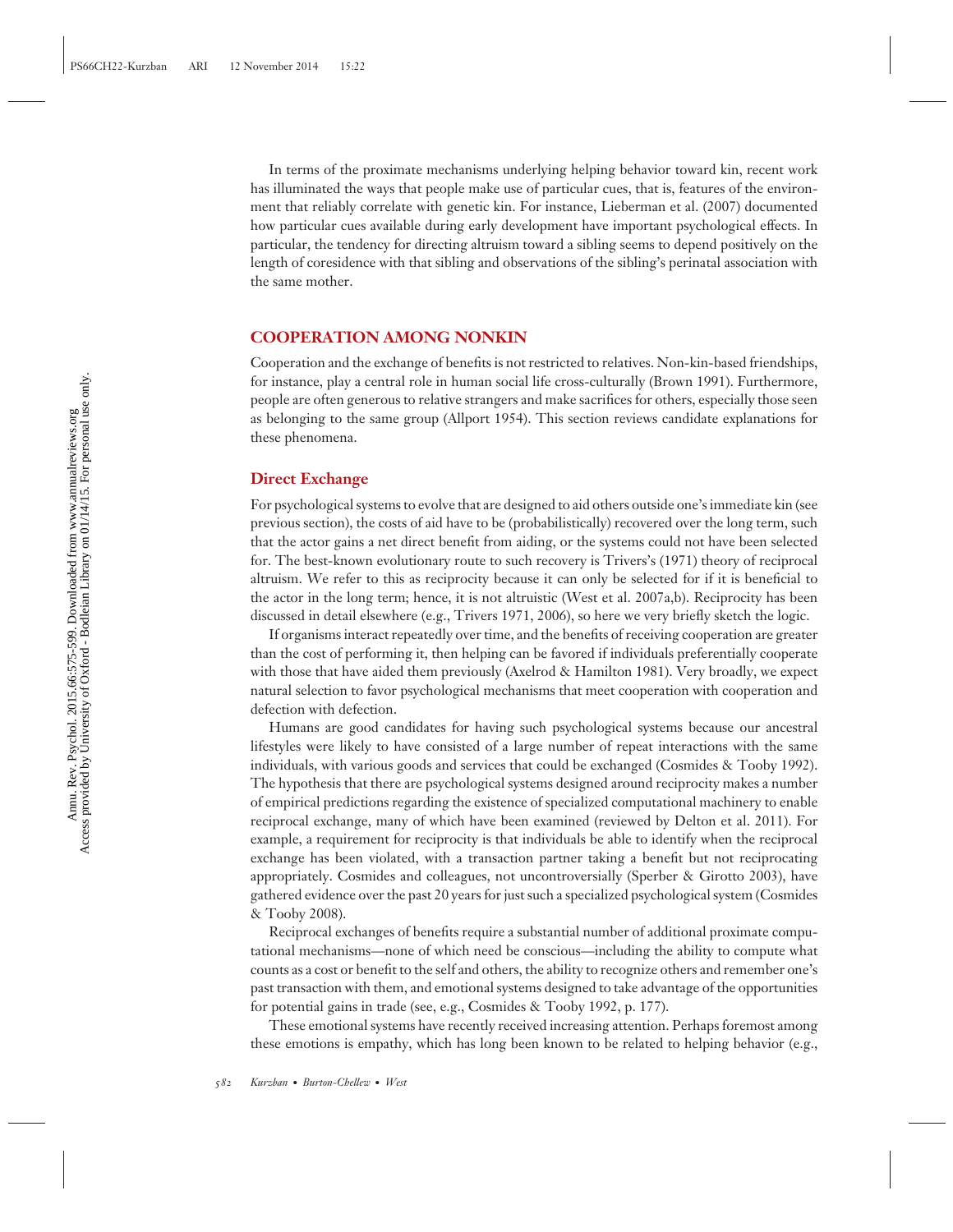Batson 1991). If help is likely to be reciprocated, then those in need of help represent potentially important opportunities. That is, those who are (temporarily) in some sort of distress are sources of potential gains in trade because helping in their moment of need might produce reciprocal aid in the future. This might explain why those in need elicit sympathy and empathy, as they represent long-term fitness opportunities. Of course, in modern environments many people in need elicit these emotions even though the probability of return help is exceedingly slim (Hagen & Hammerstein 2006).

The emotion of guilt might play a similar role in reciprocity. Ketelaar & Au (2003) showed not only that people reported experiencing guilt when they defected in a bargaining game, but also that those who experienced guilt—whether as an endogenous reaction or through experimental induction—were more likely to cooperate in a subsequent experimental game (see also Nelissen et al. 2011). These results imply that guilt might be designed to restore a previously damaged exchange relationship.

Along similar lines, anger appears to play a role in exchanges. In particular, people report experiencing anger and the concurrent desire to impose costs when a potential exchange partner has not delivered the benefit seen by the actor as appropriate, or if a partner has failed to reciprocate appropriately (reviewed by McCullough et al. 2013). These feelings of anger motivate revenge, which can be thought of as (roughly) meeting defection with defection in the context of the prisoner's dilemma game. The emotions that motivate initial helping (empathy), harming others who do not help (anger), and restoring damaged reciprocal relationships (guilt) are components of a set of complex, interrelated systems supporting reciprocity.

### **Beyond Direct Reciprocity**

Trivers's (1971) ideas have frequently been invoked to account for friendship: strong, enduring, social bonds among nonkin. [For excellent treatments and critiques, see Seyfarth & Cheney (2012) for nonhuman friends and Hruschka (2010) for human friendships.] However, there are reasons to doubt that reciprocity can fully explain all aspects of human friendships (DeScioli & Kurzban 2009b, Silk 2003). First, people explicitly deny that they view friendships as exchanges, and, indeed, keeping track of reciprocal obligations undermines, rather than strengthens, friendship ties (Silk 2003, Xue & Silk 2012). Second, friends help friends when they have suffered a catastrophe, exactly a moment in which return benefits are least likely (Tooby & Cosmides 1996) and reciprocity models predict abandonment. Third, reciprocity doesn't explain phenomena such as friendship jealousy; if you are my exchange partner, I am not necessarily worse off if you exchange with others (Archer & Coyne 2005).

One alternative to the idea that friends are used to reap gains from exchange is that friendship is a kind of social insurance (Tooby & Cosmides 1996). This proposal begins with the observation that when people are most in need, they are the worst investment from the standpoint of reciprocity and so least likely to be chosen as a reciprocal exchange partner. To buffer against this problem, individuals cultivate associations with other people who will come to value them, specifically, because of their particular talents, abilities, history, and so forth, so that when the individual suffers a reverse, those people will be motivated to come to their aid. The social insurance view might help to explain why people don't keep very close track of immediate costs and benefits.

A second, related alternative is that friends are used as allies, individuals who will provide support when conflicts arise (DeScioli & Kurzban 2009b). Although conflicts in many nonhuman species are limited to dyads, human conflicts can consist of many individuals, with victory more likely to go to the side with the larger number (Adams & Mesterson-Gibbons 2003). Cultivating allies, then, even if immediately costly, can be repaid through alliance support in the future. The **Prisoner's dilemma:** a game used to illustrate the problem of cooperation; in the one-shot game, each player maximizes payoff by defecting rather than cooperating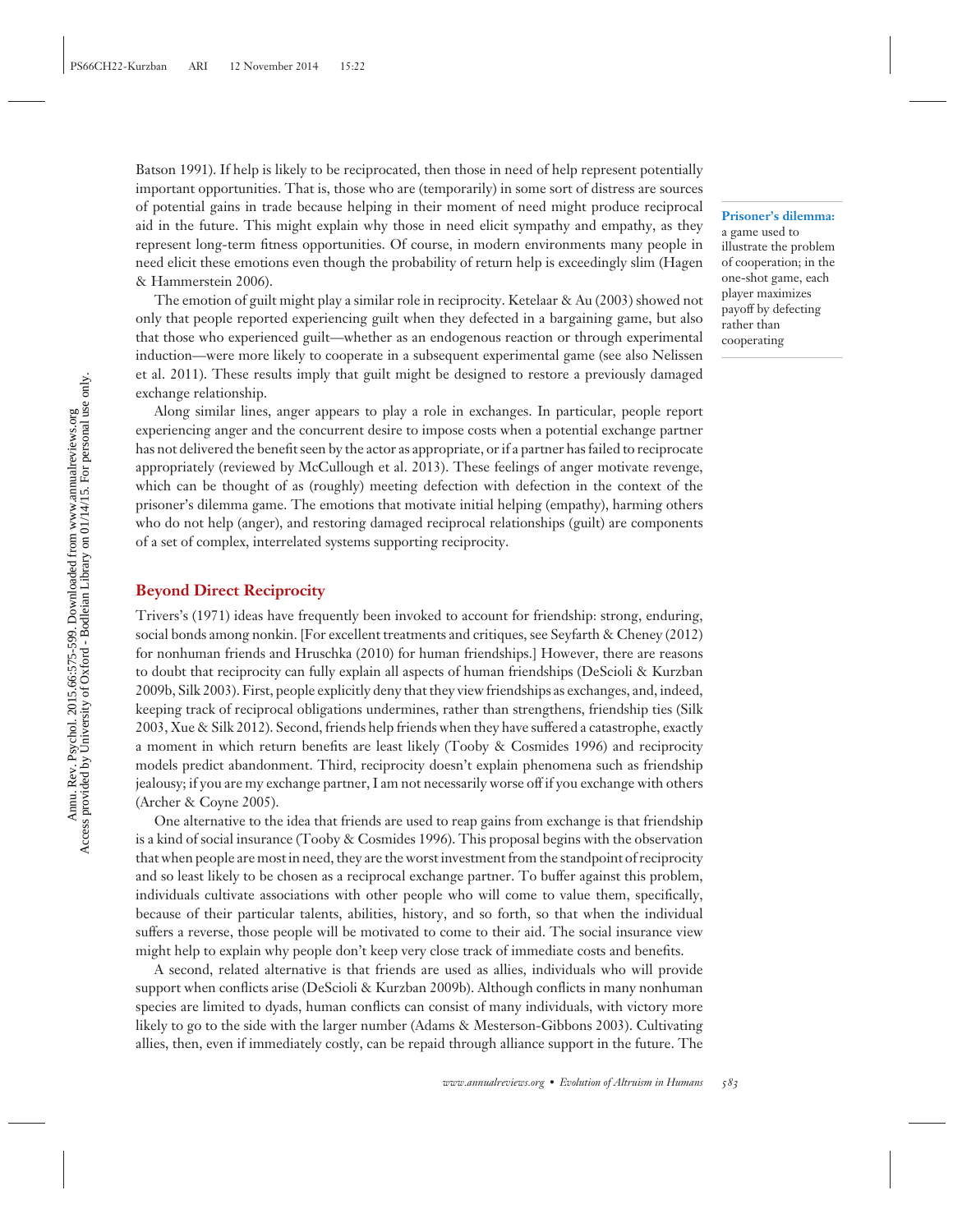alliance model predicts that a key variable for friendship is where one lies in others' friendship rankings because this indexes how likely they will be to support you (DeScioli & Kurzban 2009b). This prediction was borne out in a recent analysis of data from a social networking site, which showed that people's choice of best friend—the most valuable slot for an ally—is predicted by partners who rank the focal individual higher than others (DeScioli et al. 2011).

#### **Indirect Reciprocity and Signaling**

Another way that incurring a cost to benefit someone today might bring return benefits tomorrow is via reputation and the actions of third parties (Alexander 1987). In indirect reciprocity models, it is assumed that agents meet one another and that in such meetings one agent can help the other at some cost that is less than the benefit bestowed. Now, if others in the population choose to help those who they have seen helping others, or those who have a good reputation, then helping can, under appropriate parameters, be evolutionarily stable (e.g., Nowak & Sigmund 1998).

Recent years have seen a proliferation of such models, with varying assumptions, especially surrounding how third parties evaluate the actions of others. For instance, does helping an agent who has previously been selfish—helping a nonhelper—give one a "good" or "bad" reputation (Uchida & Sigmund 2010)? In models that use the notion of "standing," refusing to help a nonhelper preserves one's favorable reputation from the point of view of subsequent third parties (Leimar & Hammerstein 2001, Panchanathan & Boyd 2003). Theory suggests that the possibility of indirect reciprocity is greatest when agents take account of whether helping or not helping is justified by the target's reputation (Ohtsuki & Iwasa 2006).

Such strategies entail nontrivial cognitive requirements, including recognizing when others have helped or harmed, keeping track of others' reputations, and combining these two pieces of information in the service of making one's own decision about helping when the opportunity arises. Everyday experience—as well as laboratory evidence dating back 50 years (Rapoport & Chammah 1965)—suggests that humans are interested in, closely attend to, and condition their behavior on others' history of helping when the opportunity arises.

In addition, an increasing amount of empirical work has been aimed at investigating possible psychological mechanisms for indirect reciprocity in humans. One prediction of indirect reciprocity models—though perhaps not unique to them—is that people should be more likely to behave cooperatively, and less likely to behave antisocially, when they believe that their behavior is observed and the actor is identifiable. This prediction is borne out by a long tradition of research in social psychology (Diener et al. 1976). Furthermore, even relatively low-level cues that one is being observed, such as the presence of eyes or eye-like stimuli, can increase prosocial behavior (Bateson et al. 2006, Burnham & Hare 2007, Ernest-Jones et al. 2011; reviewed by Nettle et al. 2013), suggesting the sensitivity of these decision-making systems to context. Field experiments have yielded supporting evidence (Yoeli et al. 2013).

In some cases what may matter for either direct or indirect reciprocity is not just whether individuals help, but also how much they help relative to others (Roberts 1998). Barclay & Willer (2007) investigated the influence of the amount of cooperation for indirect reciprocity in a laboratory study with two phases. In the first phase, participants had to choose a level of cooperation in a continuous version of the prisoner's dilemma game. In the second phase, observers of the interaction in the first part were paired with one of the participants, either randomly or by virtue of their choice. When observers could choose, participants in the first round transferred more money in the initial prisoner's dilemma game, suggesting that people were using their decisions strategically.

More generally, some have proposed that generosity acts as a signal of one's intentions or traits, which in turn improves one's outcomes (e.g., Smith 2004, Smith & Bliege Bird 2006).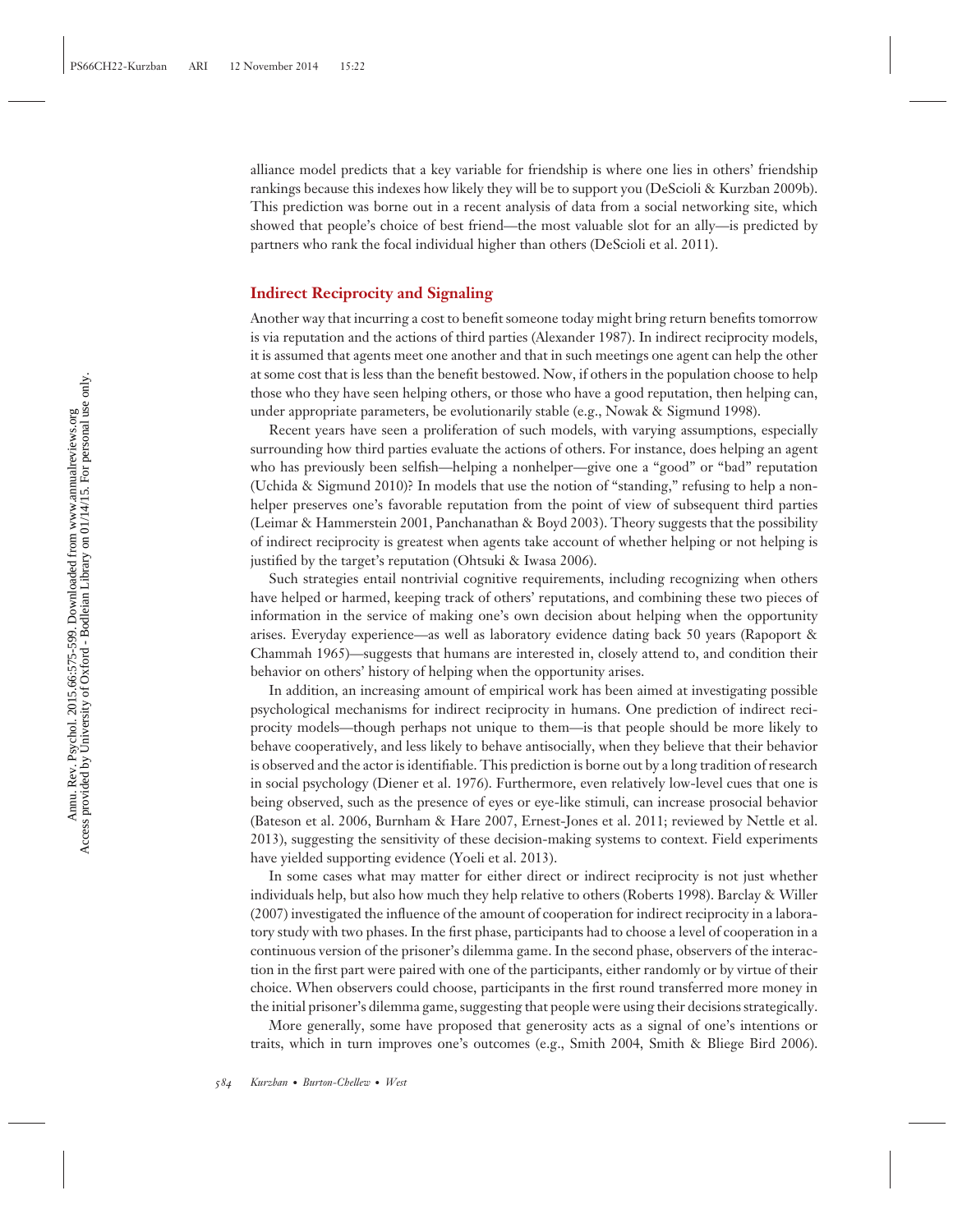Miller (2000) has proposed that human altruism systems might have been selected because they reliably signal properties of the altruist, increasing the altruist's outcomes on the mating market.

#### **Delivering Benefits to Avoid Costs**

The preceding section discusses how costs of helping are recouped in the future by a number of routes to subsequent benefits, including reciprocity, gains that result from a positive reputation, and so forth. Recently, increasing attention has been focused on another explanation for prosocial behavior: the possibility that antisocial behavior will be met with costs.

Much of this work has followed in the tradition of Boyd and Richerson's early pioneering work, which used analytical models to understand the evolution of cooperation in groups. Boyd & Richerson (1992) showed that cooperation can evolve in populations in which agents punish noncooperators. In fact, these early models showed a strong result, that essentially any behavior cooperative or not—could evolve in a world in which punishment was possible. The upside of avoiding punishment, in essence, outweighed the costs of engaging in the behavior. Recent years have seen refinements and elaborations of these models (e.g., Boyd et al. 2010, Henrich & Boyd 2001).

In large part motivated by these ideas, a body of research has recently explored the effect of punishment on cooperative behavior in laboratory settings. Much of this research uses a public goods game (PGG), which pits individual interests against group interests. Participants, usually in groups of between three and six, are given an allocation of resources to be divided between two accounts, one that benefits only them, and one that benefits the group as a whole. Resources contributed to the group account increase in value but are split equally. Contributions to the group account, then, entail a cost to help other group members.

Early work in this area suggested that when players know that others in their group can impose costs on them for their (non)contribution behaviors, people make larger contributions to the group account than when no such punishment mechanism is available (Yamagishi 1986; see also Ostrom et al. 1992). More recently, Fehr & Gächter (2002), for instance, had subjects play a repeated PGG, with subjects in one condition able to punish other members of their groups. Their results showed that punishment had effects over time, with players increasing their contributions after rounds of punishment even though players changed groups each round. Subsequent research confirmed the finding that punishment led to increased contributions, especially when punishment was relatively cheap (Egas & Riedl 2008, Nikiforakis & Normann 2008) and when interactions were repeated (Gürerk et al. 2006, Walker & Halloran 2004). Although variability exists, results are similar when investigated in non-Western cultures (Hermann et al. 2008; reviewed by Chaudhuri 2011).

The results of such experiments have been interpreted as supporting a link between punishment and the evolution of cooperation in groups, but debate continues regarding these findings. First, in these studies, people can punish with impunity; that is, subjects cannot take revenge on the person who punished them, a feature that deviates from many real-world situations.When subjects who are punished are permitted to punish the punishers, there is both less punishment and, consequently, less contribution to the public good than when people can punish with impunity. When counter-punishments are possible, cooperation is no longer stable (Nikiforakis 2008; see also Nikiforakis & Engelmann 2011).

Furthermore, although the availability of a punishment option increases players' contribution decisions, aggregate welfare—overall payoffs—is typically reduced: The cost of punishment to the punisher and the punished outweigh the gains from increased rates of contribution (Ambrus & Greiner 2012, Dreber et al. 2008), although this is not always the case (Nikiforakis & Normann 2008), especially if the game is played for a large number of rounds (Gächter et al. 2008; but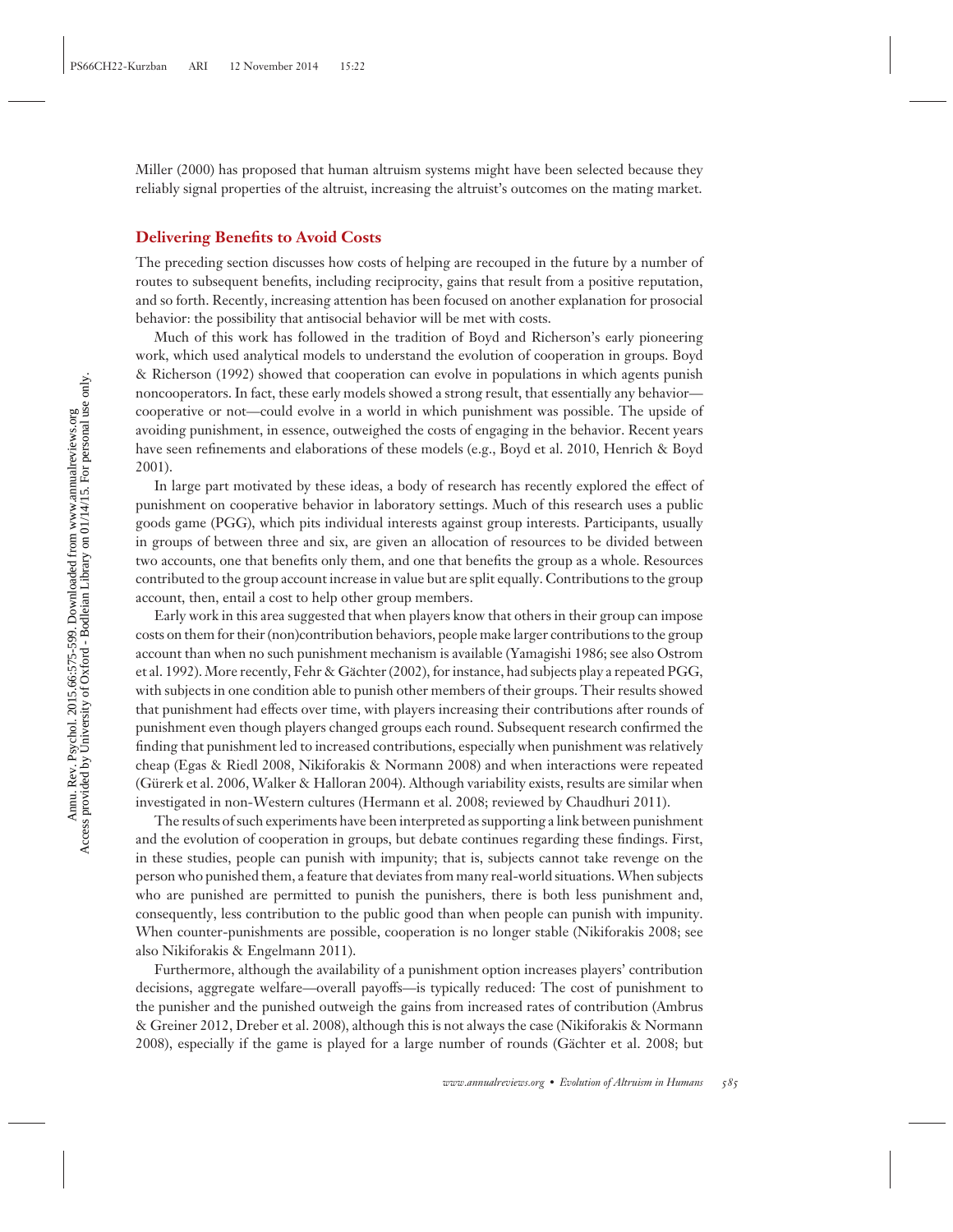see Ambrus & Greiner 2012). Relatedly, nontrivial amounts of punishment are "perverse," directed not at low contributors but rather at high contributors (Cinyabuguma et al. 2006). Intriguingly, some recent work suggests that simply sending messages about how much players should contribute can, perhaps briefly, increase cooperation rates without the imposition of actual costs (Andrighetto et al. 2013).

An additional complexity arises in interpreting PGG results because low contributors have simultaneously (*a*) behaved in a way that harms—or, at least, does not help—fellow group members and (*b*) violated an implicit norm to contribute as much as others. Punishment, then, might be driven, proximately, by (*a*) a revenge motive—to hurt those who have hurt the self (Kurzban & DeScioli 2013, McCullough et al. 2013), (*b*) a desire to punish norm violators (Boyd & Richerson 1992), or (*c*) an instrumental desire to increase noncontributors' contributions in subsequent rounds (Fehr & Gächter 2002).

Additional work is needed to distinguish among these possibilities, but some evidence already exists. For instance, people punish in one-shot games and in final rounds (Anderson & Putterman 2006, Fehr & Gächter 2002, Page et al. 2005), undermining the instrumental interpretation. In addition, in a one-shot PGG, Carpenter & Matthews (2012) investigated people's punishment behavior when they could impose costs on members of groups to which they did not belong, taking away the revenge motive (and instrumental motives), comparing punishment in such cases to a treatment in which people could punish members of their own group. In the key condition, few (10% of subjects) punished outside the group, and those that did punished relatively little. Still, punishment was nonzero, leaving the matter open.

# **Moralistic Psychology**

Although debate continues surrounding the interpretation of PGGs with and without punishment, there seems to be relatively strong agreement that, cross-culturally, humans are moralistic, evaluating others' actions on the right/wrong dimension, usually accompanied by a desire that wrongdoers be punished (Brown 1991). This feature of human psychology is important because of the possibility described above that punishment psychology was selected because it reduced antisocial behavior.

However, certain features of moral psychology are puzzling from this point of view. Perhaps the oddest aspect of moral psychology is the very wide breadth of categories of behavior that are moralized across cultures, including actions that do no harm or, even more puzzlingly, produce benefits (DeScioli & Kurzban 2009a). Lending money, for instance, is a mutually beneficial transaction, yet historically was proscribed and punished.

More generally, a pervasive property of human moral judgment is nonconsequentialism, that whether acts are right or wrong does not depend only on their (intended) consequences. Human moral judgments are frequently nonconsequentialist (Hauser 2006), perhaps most famously in the context of "trolley problems," in which people judge pushing one person off a footbridge in front of a runaway trolley in order to save five to be morally wrong, despite the saving of four (net) lives (Hauser et al. 2008). As reviewed above, the experimental literature suggests that punishment often reduces rather than increases group welfare. In short, if moralistic psychology is designed to prevent harmful acts, then the fact that it prevents mutually beneficial acts, or harmless acts, is an unusual empirical pattern (DeScioli & Kurzban 2009a).

A possible explanation for this is that moral psychology has a role in choosing sides during conflicts, termed the bandwagoning model (DeScioli & Kurzban 2013). Humans engage in multiindividual coordinated conflict, and although people do build relatively stable alliances, human coalitions can shift as contexts change (Kurzban et al. 2001, Pietraszewski et al. 2014), producing a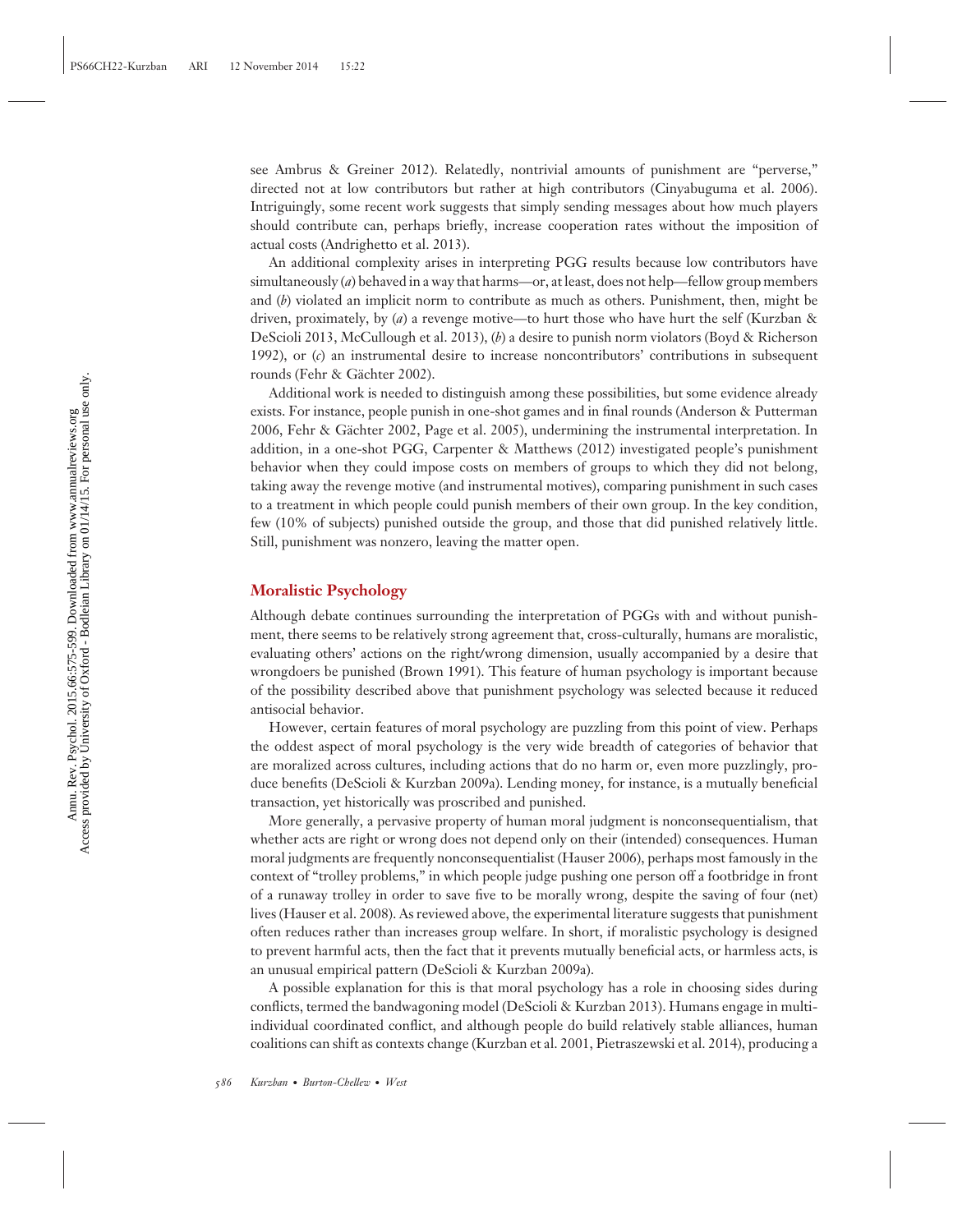complex strategic problem. A potential solution is to join the side of the conflict that more people are joining (DeScioli & Kurzban 2013), even if friends are on the other side (Kurzban et al. 2012). If all third parties use such a strategy, then each party's costs are minimized because conflicts with large power asymmetries are relatively cheaply resolved (Davies et al. 2012). Morality—the assignment of certain sets of actions as wrong and deserving of punishment—provides a mechanism to do this, allowing all third parties to take the same side in emerging conflicts.

The bandwagoning model sees moral rules as coordination devices and so can explain why moral rules can take very different forms and change over time (DeScioli & Kurzban 2009a). Therefore, epidemiological considerations might be important for understanding how moral contents emerge, spread, and diminish (cf. Sperber 1996). This returns us to the work of Boyd & Richerson (1992). If certain moral regimes lead to better group-wide outcomes, then these regimes might spread at the expense of less group-wide beneficial regimes in a process of cultural group selection or through some other epidemiological process (Richerson & Boyd 2008). An important direction for future work is to continue to try to understand the epidemiological issues associated with moral contents.

# **SUMMARY AND FUTURE DIRECTIONS**

In this concluding section, we briefly sketch some of the avenues that we believe will be productive for future research. We touch on innovations in theory and methods and the benefits of crossdisciplinary integration, and we discuss some specific areas in which exciting work is beginning to be done (especially in development and neuroscience) and some areas of research that surprisingly have been neglected.

# **Theoretical Advances**

It is an exciting time for theoretical work on the evolution of cooperation. Previously, a great deal of theoretical development focused on simple games such as the famous prisoner's dilemma. This narrow emphasis, although useful, limited the applicability of the models derived from these games. Similarly, the historical reliance on computer simulations made it difficult to move from model to mechanism. A new set of techniques referred to as neighbor modulated fitness methods are both broadly applicable and relatively straightforwardly linked to actual biological systems (Rouset 2004, Taylor & Frank 1996). Another perennial difficulty is modeling multiple traits at once; so-called multilocus methods have been developed to solve this problem and are particularly useful for investigating how traits such as cooperation and punishment interact as they evolve together (Gardner et al. 2007, Lehman et al. 2007).

In addition, many old debates have been resolved, freeing up time and resources to address new and often more interesting questions. For example, we now know that the different theoretical frameworks, such as kin or multilevel selection, are just different ways of dividing up the dynamics of natural selection and are not competing hypotheses. These frameworks all give the same results, predicting that individuals should appear as if they were designed to maximize their inclusive fitness (West & Gardner 2013). This allows us to focus on a new set of problems. For example, unlike in the genetic evolution framework, many fundamental questions remain with respect to cultural evolution (Boyd et al. 2011, El Mouden et al. 2014). Debates continue about cultural evolution in part because predictions made from the framework are not necessarily as straightforward as are predictions from the framework of genetic selection. Still, issues arising from genetic selection remain, such as how competitive altruism models differ from indirect reciprocity models in the service of generating empirical predictions.

**Cultural evolution:** changes in groups of people's norms, beliefs, practices, etc., over time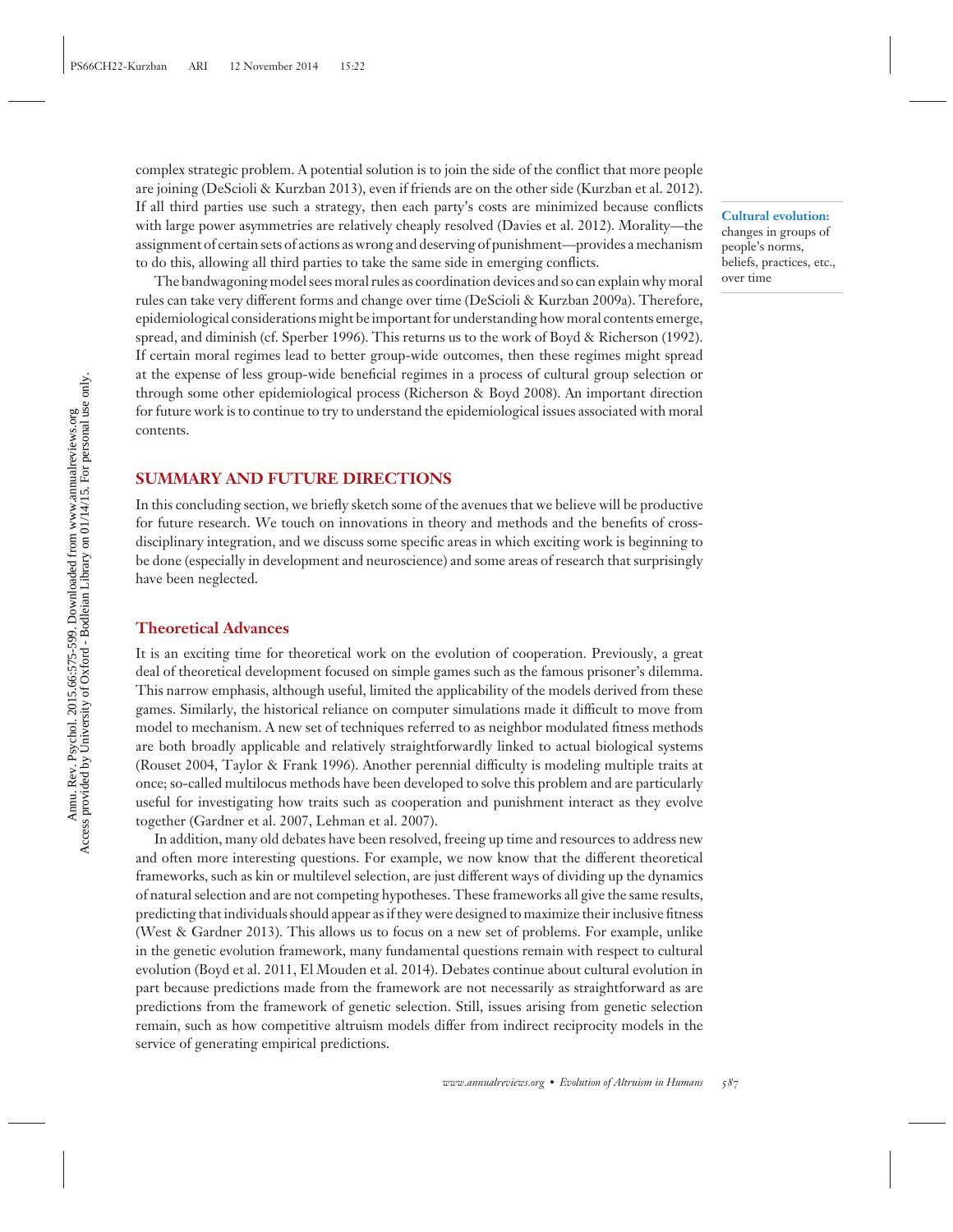### **New Methods**

In the same way that theory has advanced, empirical work on cooperation has benefitted tremendously from methodological innovations that have enabled researchers to ask questions and find answers that were previously out of reach. Although many such innovations are now at researchers' disposal, here we focus on those in just three areas: neuroscience, physiology, and genetics.

The emerging and growing field of neuroeconomics (Glimcher & Rustichini 2004) has begun to illuminate, through neuroimaging techniques such as electroencephalography, positron emission tomography, and functional magnetic resonance imaging, the neurophysiological structures involved in decision making (Declerck et al. 2013). For instance, there is evidence that acquiring a good reputation (Izuma et al. 2010), successfully cooperating (Fehr & Camerer 2007), or punishing (Seymour et al. 2007) activates the regions of the brain that have been well documented to be active when experiencing reward. This last element holds particular promise for distinguishing among different mechanisms for prosocial behavior. To the extent that imaging shows that prosocial behavior in a particular context is rewarding, as indexed by activation in these regions, one can argue that the proximate mechanism bears a stronger resemblance to a taste for prosociality as opposed to a more strategic explanation. Additional work might well help to illuminate these issues further.

Similarly, the past decade has seen advances in the role that hormones play in various aspects of social behavior. Early work in this area investigated how trusting another subject—or being trusted by another subject—affected hormone levels, especially oxytocin. This work on how hormone levels are affected by interactions in the laboratory has now been supplemented by exciting work investigating how hormones affect behavior (de Dreu 2012). Recent results have suggested that hormone administration—oxytocin and testosterone—affects decision making in prisoner's dilemma games (Rilling et al. 2012), trust games (Baumgartner et al. 2008), bargaining games (Eisenegger et al. 2011), and public goods games (van Honk et al. 2012). A challenge for future work is to determine how these hormones interact with experience (Veenema 2012) and how these results can be profitably linked to the ultimate explanations for cooperation.

In addition to the research described above, investigators are now identifying genetic variants associated with altruism (Thompson et al. 2013). However, linking genotype and phenotype remains exceptionally challenging, especially as we expect most adaptations to be constructed by the interaction of many  $(>100)$  genes, most of which will have only a small effect. Still, work in genetics has the potential to explain some of the variation in measures of altruism (Anacker et al. 2013).

# **Innovative Experimental Treatments**

The use of innovative control treatments and null models has helped overturn conventional wisdom, forced a reevaluation of the answers to old questions, and opened up new questions. For example, as discussed above, in PGGs, in which not cooperating at all maximizes each individual's financial gain, numerous researchers have observed that individuals do indeed voluntarily contribute. This result has been taken to imply that humans have prosocial preferences, and based on that inference, a huge literature has emerged.

However, in most studies, any contributions to the group that are made for whatever reason including, for instance, confusion regarding the incentives—have prosocial consequences and therefore have been counted as prosocial. Consequently, in the absence of some other methodological fix (cf. Laury & Holt 2008), it is important to add appropriate control treatments. When such treatments are carried out, individuals cooperate at lower levels than would maximize their own personal financial gain (Kummerli et al. 2010). Specifically, even in scenarios in which 100% ¨ cooperation would maximize income, average cooperation is considerably less than 100%. Such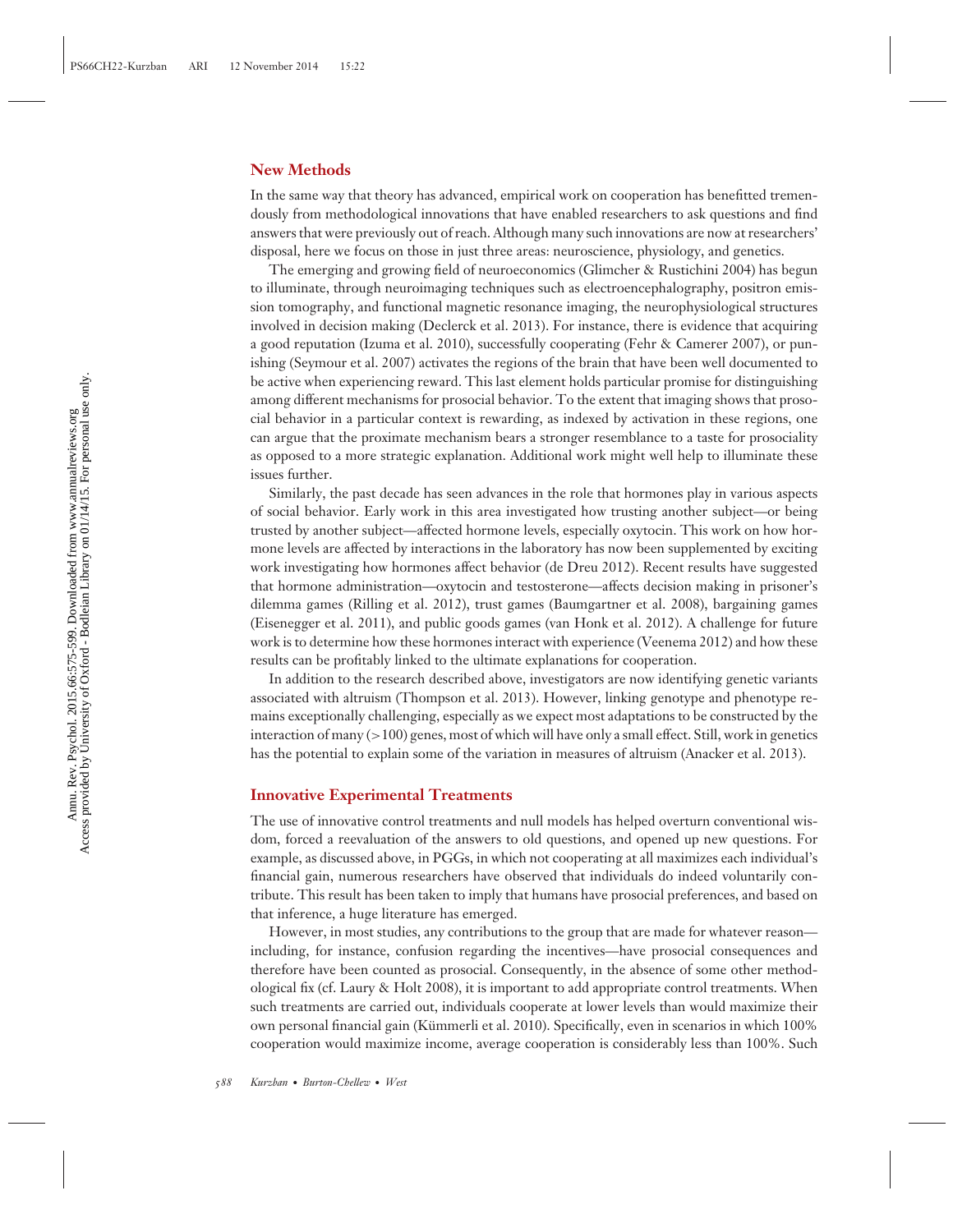results imply that contribution behavior in PGGs derives not only from prosocial preferences but also from uncertainty, bet hedging, boredom, or cognitive errors.

Such results raise the question of what is the appropriate null model to use when evaluating the results of economic experiments. Burton-Chellew & West (2013) investigated a behavioral null model by having individuals play a PGG in which participants were told that they were contributing to a metaphorical black box computer program that determined their payoffs in an unknown but systematic way. The surprising result was that individuals playing in this asocial black box treatment cooperated at levels that were not significantly different from those of individuals who knew they were in a PGG. This result implies that knowledge of the benefit to others had negligible effects on game play.

Attention to the relationship between the tools one is using and the inferences being drawn opens up a slew of new questions. What factors beyond prosocial preferences might cause people to play experimental games in ways that deviate from standard economic predictions? More specifically, how might, for instance, reputational concerns (Barmettler et al. 2012), demand characteristics and affective forecasting (Pedersen et al. 2013), as well as confusion and uncertainty (Burton-Chellew & West 2013, Kümmerli et al. 2010) account for variation both within and between experimental treatments? The present context of critical self-assessment in experimental psychology (Pashler & Wagenmakers 2012) provides an excellent framework to revisit common paradigms and assess what they can and cannot teach us about prosocial preferences.

# **Cross-Field Cross-Fertilization**

Recent years have seen exciting cross-fertilization of ideas from one field to another. The combination of neuroscience and economics, discussed above, is one example. Another especially fruitful cross-pollination of disciplines has been the importation of methods used by behavioral economists into anthropological field sites with populations of small-scale societies, including pastoralists and hunter-gatherers (Apicella et al. 2014, Henrich et al. 2010a, Thomae et al. 2013). In a pioneering study, Henrich et al. (2001) had people across the globe play a number of standard games for which a vast amount of comparison data had already been gathered, predominantly in the industrialized West. These games and subsequent related work included methods used to investigate various aspects of cooperation and prosocial behavior, such as the ultimatum game, dictator game, third-party punishment game, and public goods game.

This work has opened up new research possibilities by bringing the virtues of laboratory experiments to settings in which these techniques historically have been lacking. These methods have revealed large variation across cultures in measurements of the disposition to trust, cooperate, and punish others for noncooperation. At present, one proposal is that a key factor is the extent to which a group engages with institutions on a large scale, such as markets; groups that are more integrated show more prosociality (Henrich et al. 2010a) and/or more market-adapted behavior in general (Apicella et al. 2014).

More generally, this growing database of results allows researchers using similar methods to measure prosocial behavior using the same techniques, which facilitates rich comparisons between groups. Perhaps most significantly, bringing these techniques into these field sites has allowed a look at the extent to which results in the West can be understood to generalize to other populations (Henrich et al. 2010b). In addition, this body of work offers considerable potential for discriminating among alternative explanations. For example, there is an ongoing debate about the extent to which culturally inherited norms on the one hand or differences in ecological conditions on the other might best explain variation in play and variation in real-world behavior (Lamba & Mace 2011).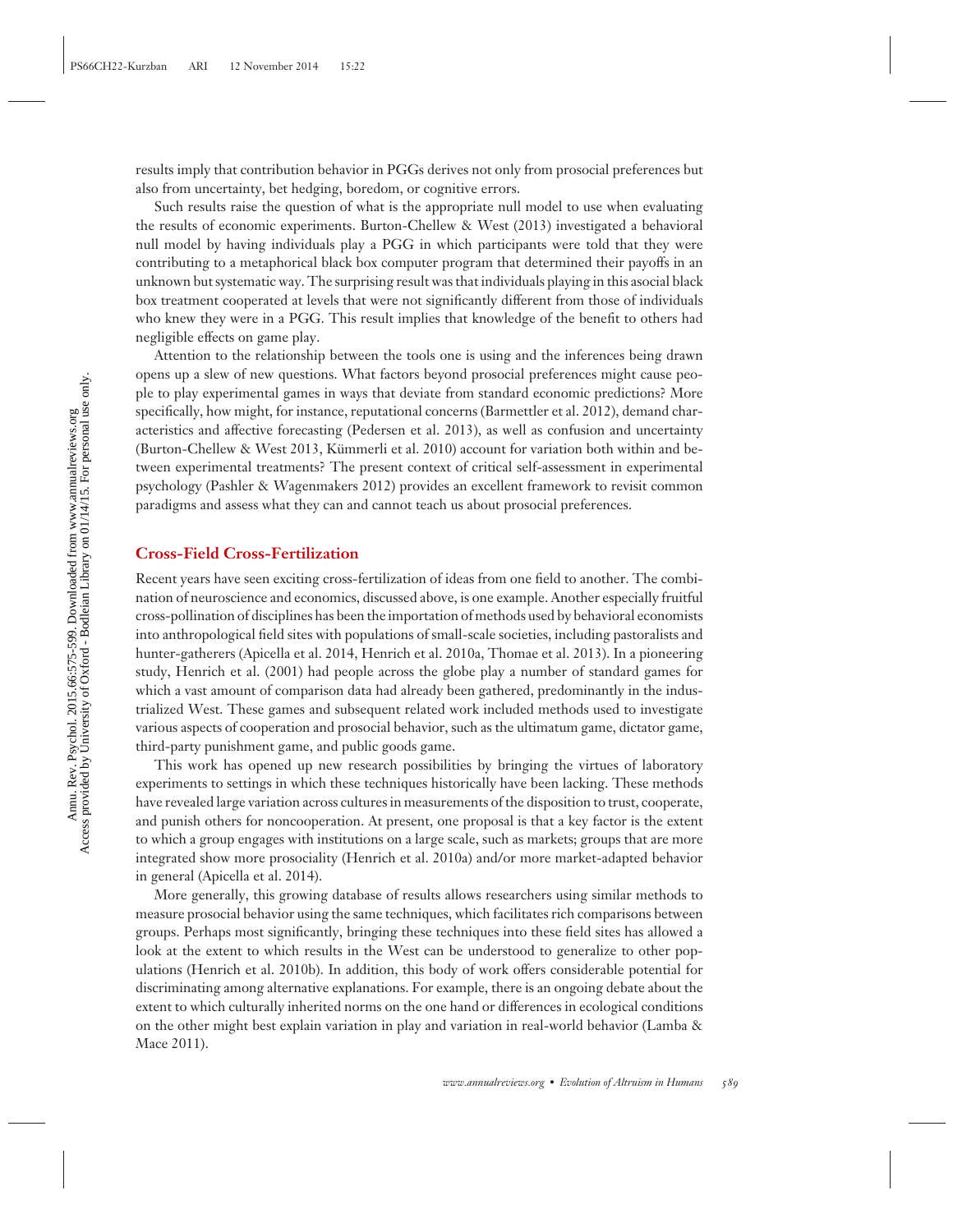A related area of substantial potential is research moving out of the lab and into the field in industrialized settings (e.g., Dean & List 2007). Although such work inevitably sacrifices some internal validity to gain external validity, recent years have produced a number of interesting findings. For example, Bateson et al. (2006) showed that an image of human eyes above an "honesty box" could more than double people's contributions to offset the costs of a university coffee room. Similarly, Ernest-Jones et al. (2011) found that human eye images could reduce rates of littering in a university canteen. Collaboration among human behavioral ecologists, psychologists, and economists offers substantial promise for understanding what factors influence cooperative behavior in the real world.

#### **Current Debates and Promising Directions**

In this final subsection, we highlight a small number of areas that we believe would benefit from increased research attention, either because an area is important but understudied or because it is at present a source of intense scholarly debate.

**Development.** A perennial debate in discussions of cooperation surrounds the question of the extent to which people acquire the disposition to engage in prosocial behavior as a result of social learning, and the extent to which these dispositions develop independently of such learning processes. As a proximate matter, that is, do prosocial dispositions require modeling or some other sort of input from the social world to structure the details of how they unfold?

This question has focused attention on measuring prosociality in young children, who—given their minimal experience with and exposure to social norms—can help to illuminate the degree to which social learning processes play a key role in the development of prosocial behavior and preferences. In turn, research with children has been aided through methodological innovation and creative techniques that have coaxed interesting results from a group that historically has been challenging to study.

The result of this recent work is a body of growing evidence that suggests that intricate and potentially important aspects of strategic social behavior develop precociously. For instance, research with children as young as four years old indicates that in dictator-like games using stickers as the endowment, even young children choose to give at least some of their stickers to another child (Benenson et al. 2007). In work with very young children, Sloane and colleagues (2012), using a looking-time paradigm, were able to show that even 19-month-olds expect that when an adult is dividing up toys among others, they will do so fairly; these young subjects look longer (i.e., showed surprise) at unequal allocations. Perhaps even more strikingly, these authors also found that infants younger than two years old have intuitions about how benefits are allocated depending on effort (see also, e.g., Schmidt & Tomasello 2012). In related work, Shaw et al. (2014) pursued the question of whether children are fair for its own sake or are fair simply in the service of cultivating a reputation for being fair. In a series of clever studies, they showed that, not unlike adults, six- to eight-year-old children seem to be more interested in the appearance of fairness than in its substance.

Methodological innovations and creative techniques are now available to begin to track the development of various aspects of prosocial motives and behavior from even young ages. This work might be very helpful in distinguishing among candidate models, in particular insofar as cultural transmission assigns a large role for social learning in the acquisition of prosocial norms. To the extent that such norms emerge in the absence of—or at least with only minimal input from—social experience, the scope for such models is potentially reduced.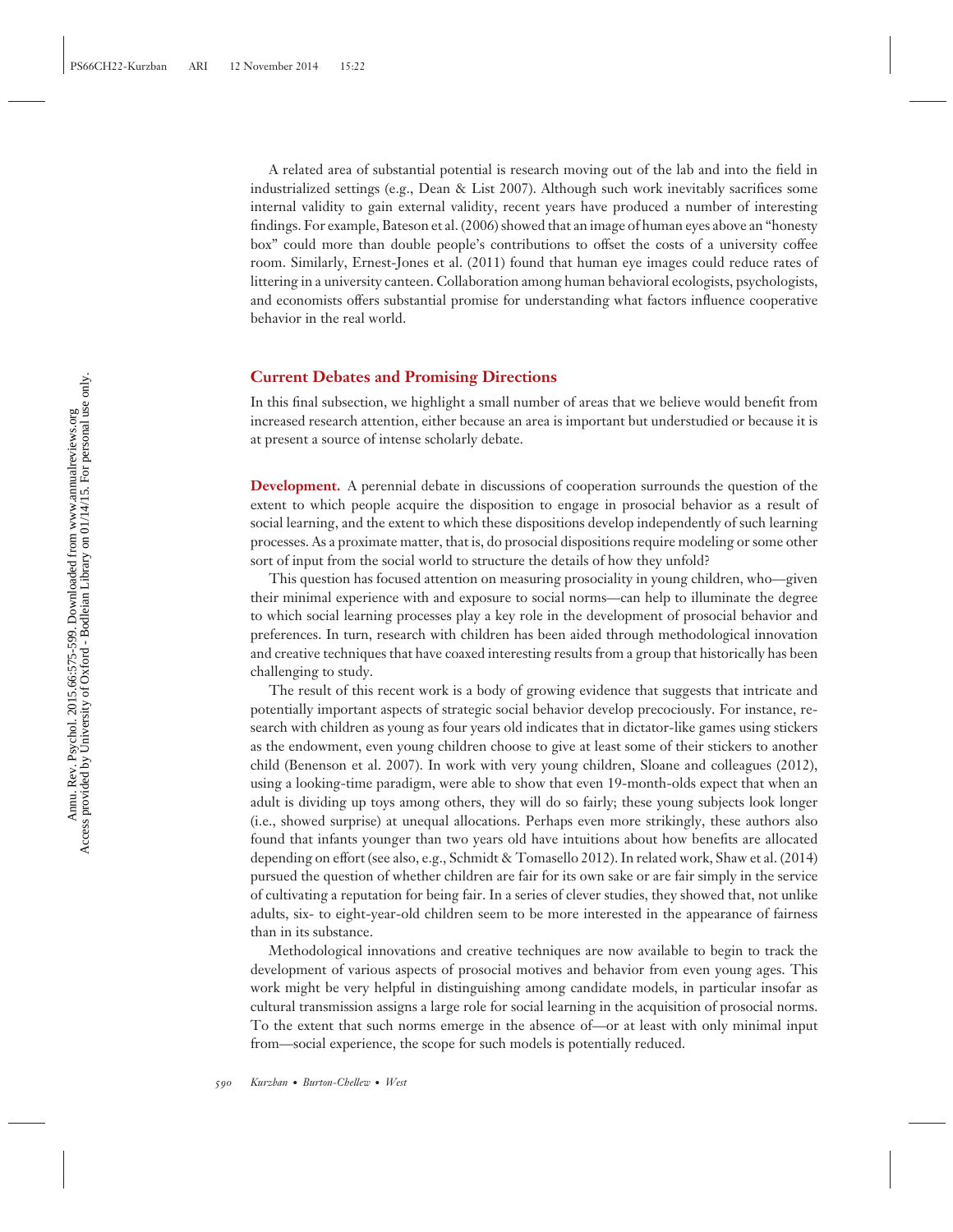Parents and Offspring. As indicated above, kinship in general has been somewhat neglected in psychology, and when it has been investigated, the emphasis has been, reasonably enough, on cooperation. However, theory (Trivers 1974) predicts that there will be cases in which interest among even close kin will diverge, leading to conflict between siblings or between parents and offspring. There is a tremendous amount of evidence of adaptations designed around such conflicts in nonhumans (Mock 2004), yet, with the exception of parents' preferences regarding their offspring's mates (Perilloux et al. 2011) and how conflict may have driven the evolution of female menopause or differential grandparental investment (Lahdenpera et al. 2012), this idea has received very little attention. Along those lines, intergenerational transfers also represent an emerging and potentially promising line of inquiry (Coall et al. 2014).

**Punishment.** As indicated above, debates continue regarding the role of punishment in the evolution of and maintenance of cooperation (Boyd & Richerson 1992). First, the theoretical issues are far from settled, and debates continue regarding punishment's role in stabilizing cooperation (e.g., Rand et al. 2010). In a similar vein, there is still a lack of consensus regarding the use of terms in this area. Although the expression "altruistic punishment" has propagated since its first use (Fehr & Gachter 2002), whether the punishment so labeled is properly considered "altruistic" ¨ remains the subject of debate (Kurzban & DeScioli 2013, West et al. 2007b).

Similarly, debates continue surrounding the empirical work in this literature. Why is there "perverse" punishment, harming those who have cooperated? If punishment evolved for stabilizing cooperation, then why does punishment often lead to worse, rather than better, outcomes in aggregate (Dreber et al. 2008)? If people have a "taste" for punishment, then why does punishment decrease under conditions of anonymity (Kurzban et al. 2007)? How much of punishment observed in the lab is due to demand characteristics (Pedersen et al. 2013)? How much punishment is better understood as revenge as opposed to moralistic enforcement (McCullough et al. 2013)? Answering these empirical questions will be important for clarifying the theoretical issues that are still very much at stake.

# **CONCLUSIONS**

In *The Descent of Man*, Darwin (1871) anticipated that explaining human prosociality would turn out to be a formidable task, writing that "the circumstances, leading to an increase in the number of those thus endowed [with moral virtues] within the same tribe, are too complex to be clearly followed out" (p. 156). Indeed, the forms of human prosocial behavior are diverse, ranging from the parent/child dyad to the multiparty cooperation among nonkin at very large scales. Reflecting this diversity, the past quarter of a century has seen an efflorescence of research in the search for explanations for the panoply of human social behaviors. This article has reviewed some of this research, but much has been omitted owing to space limitations. Still, we have tried to convey the flavor of where major branches of research have been going.

One set of advances is the distance theorists have come in expanding ideas beyond kin selection and reciprocity. In some ways, these moves were anticipated by Darwin, who suggested that "... another and much more powerful stimulus to the development of the social virtues, is afforded by the praise and blame of our fellow-men" (Darwin 1871, p. 156). Work on ostracism, assortment, indirect reciprocity, and punishment has yielded important theoretical and empirical gains and appears to be identifying promising avenues for additional development. There has been increasing attention to the effects of these forces in stabilizing cooperation, and early models (e.g., Boyd & Richerson 1992) have been supplemented with substantial new ideas and data.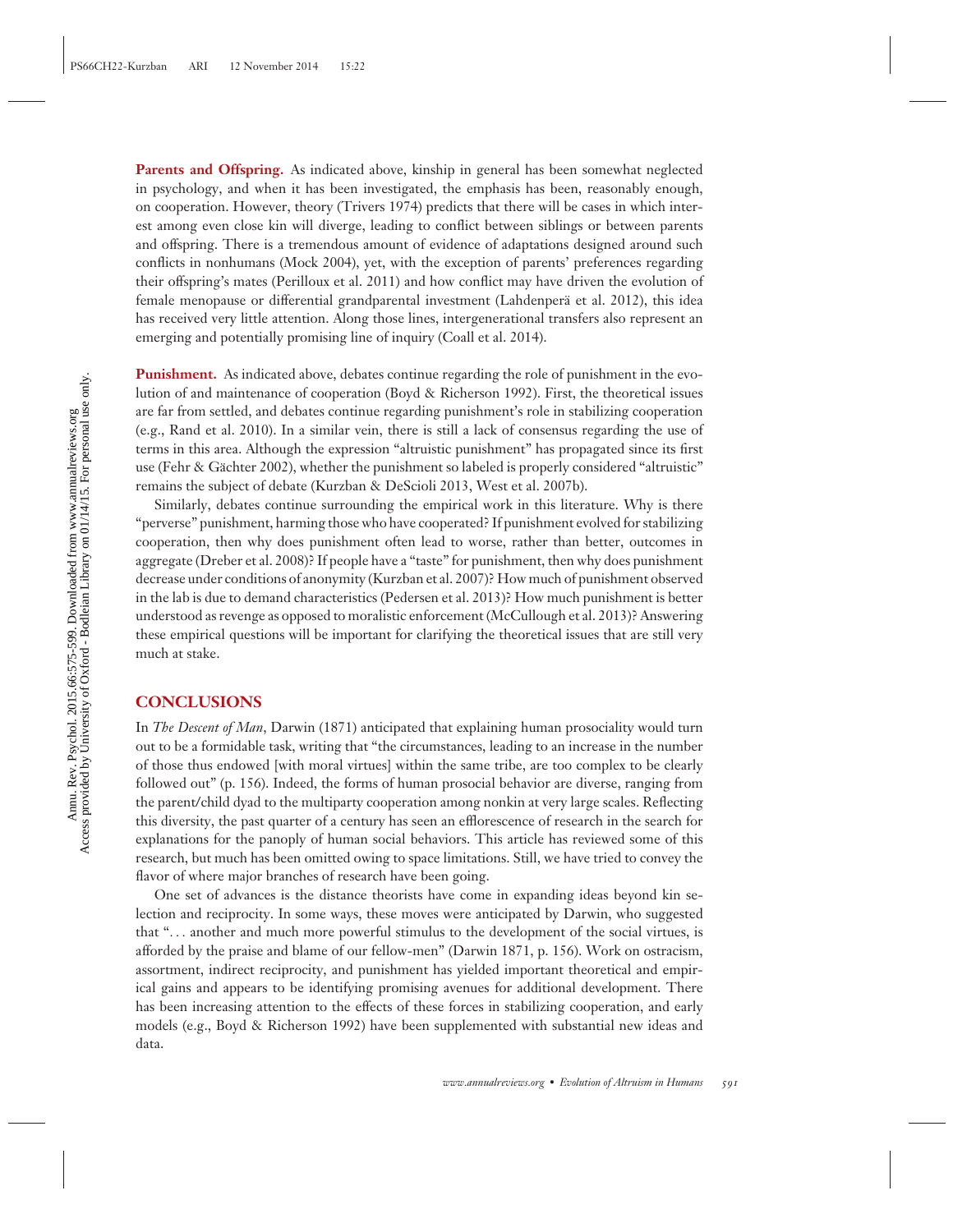Work on cooperation has also been applied to important real-world issues. For example, Milinski et al. (2008) used economic games to address how people respond to the threat of climate change, showing that individuals could cooperate to avoid simulated dangerous climate change provided the risks were sufficiently certain and sufficiently high. The coming years will likely witness additional real-world-themed research.

None of which is to say that there is not more work to be done. As we have emphasized, debate continues regarding the most basic forms of prosociality, including friendship, morality, and, of course, nonkin group cooperation. The fact that work on these issues has been going on for so long and yet disagreement remains points to the complexities of the issues at stake.

Having said that, the important new tools that have been brought to bear on these issues hold tremendous promise. The tools used by behavioral economists were barely known to evolutionminded researchers 30 years ago, but now they are omnipresent. Related new techniques in developmental psychology, neuroscience, and other fields are buttressing the research efforts directed at these questions. Although recent years have witnessed tremendous advances in our understanding of why—both proximately and ultimately—humans behave prosocially, much fundamental work remains to be done.

#### **SUMMARY POINTS**

- 1. Evolution explains why biological organisms have traits that cause them to aid close relatives. Humans are no exception.
- 2. One way in which adaptations for cooperation can evolve is through the mutual exchange of benefits at a cost over time. Humans engage in many such (reciprocal) transactions.
- 3. Recent models of the evolution of cooperation suggest that individuals can benefit from cultivating a reputation for being generous, which in turn elicits aid from others.
- 4. Signaling that one is generous can lead to benefits for the person signaling, such as being chosen as an exchange partner, friend, or mate.
- 5. A crucial issue in the evolution of cooperation is the role of punishment. In populations in which certain behaviors are punished, people are better off if they resist engaging in these behaviors, even if doing so is in their short-term interests.
- 6. Across cultures, people punish others who have violated moral norms, even when the violation leads to people being better off rather than worse off. Debates continue on the explanation for this human moralistic psychology.
- 7. Advances in theory and methods have continued to elucidate the ultimate and proximate explanations of prosocial behavior. Much work remains to be done, aided by increasing cross-disciplinary efforts.

# **DISCLOSURE STATEMENT**

The authors are not aware of any affiliations, memberships, funding, or financial holdings that might be perceived as affecting the objectivity of this review.

# **ACKNOWLEDGMENTS**

The authors thank Claire Ryder for invaluable help during the preparation of this review.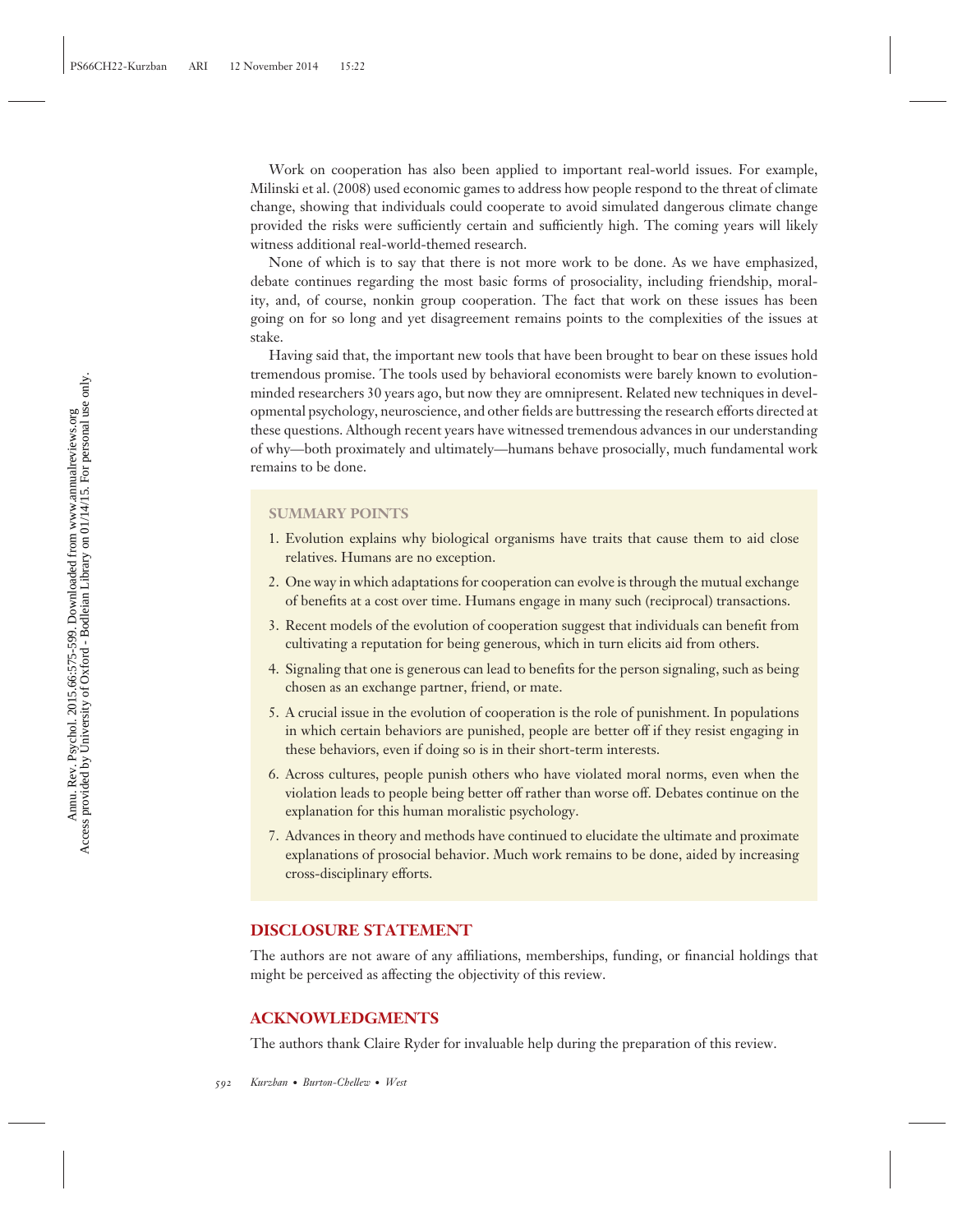#### **LITERATURE CITED**

- Adams ES, Mesterson-Gibbons M. 2003. Lanchester's attrition models and fights among social animals. *Behav. Ecol.* 14(5):712–23
- Alexander R. 1987. *The Biology of Moral Systems*. New York: Aldine de Gruyter
- Allen-Arave W, Gurven M, Hill K. 2008. Reciprocal altruism, rather than kin selection, maintains nepotistic food transfers on an Ache reservation. *Evol. Hum. Behav.* 29(5):305–18
- Allport GW. 1954. *The Nature of Prejudice*. Reading, MA: Addison-Wesley
- Ambrus A, Greiner B. 2012. Imperfect public monitoring with costly punishment: an experimental study. *Am. Econ. Rev.* 102(7):3317–32
- Anacker K, Enge S, Reif A, Lesch KP, Strobel A. 2013. Dopamine D4 receptor gene variation impacts selfreported altruism. *Mol. Psychiatry* 18(4):402–3
- Anderson CM, Putterman L. 2006. Do non-strategic sanctions obey the law of demand? The demand for punishment in the voluntary contribution mechanism. *Game Econ. Behav.* 54(1):1–24
- Andrighetto G, Brandts J, Conte R, Sabater-Mir J, Solaz H, Villatoro D. 2013. Punish and voice: Punishment enhances cooperation when combined with norm-signalling. *PLOS ONE* 8(6):e64941
- Apicella CL, Azevedo EM, Fowler JH, Christakis NA. 2014. Evolutionary origins of the endowment effect: evidence from hunter-gatherers. *Am. Econ. Rev.* 104(6):1793–805
- Archer J, Coyne SM. 2005. An integrated review of indirect, relational, and social aggression. *Personal. Soc. Psychol. Rev.* 9(3):212–30
- Axelrod R, Hamilton W. 1981. The evolution of cooperation. *Science* 211:1390–96
- Barclay P, Willer R. 2007. Partner choice creates competitive altruism in humans. *Proc. R. Soc. B* 274:749–53
- Barmettler F, Fehr E, Zehnder C. 2012. Big experimenter is watching you! Anonymity and prosocial behavior in the laboratory. *Games Econ. Behav.* 75(1):17–34
- Bateson M, Nettle D, Roberts G. 2006. Cues of being watched enhance cooperation in a real world setting. *Biol. Lett.* 2:412–14
- Batson CD. 1991. *The Altruism Question: Toward a Social-Psychological Answer*. Hillsdale, NJ: Erlbaum
- Batson CD. 2010. The naked emperor: seeking a more plausible genetic basis for psychological altruism. *Econ. Philos.* 26(2):149–64
- Baumgartner T, Heinrichs M, Vonlanthen A, Fischbacher U, Fehr E. 2008. Oxytocin shapes the neural circuitry of trust and trust adaptation in humans. *Neuron* 58:639–50
- Benenson JF, Pascoe J, Radmore N. 2007. Children's altruistic behavior in the dictator game. *Evol. Hum. Behav.* 28(3):168–75
- Betzig L, Turke P. 1986. Food sharing on Ifaluk. *Curr. Anthropol.* 27(4):397–400
- Boyd R, Gintis H, Bowles S. 2010. Coordinated punishment of defectors sustains cooperation and can proliferate when rare. *Science* 328:617–20
- Boyd R, Richerson PJ. 1992. Punishment allows the evolution of cooperation (or anything else) in sizable groups. *Ethol. Sociobiol.* 13(3):171–95
- Boyd R, Richerson PJ, Henrich J. 2011. The cultural niche: why social learning is essential for human adaptation. *Proc. Natl. Acad. Sci. USA* 108:10918–25
- Brown DE. 1991. *Human Universals*. Philadelphia, PA: Temple Univ. Press
- Burnham TC, Hare B. 2007. Engineering human cooperation: Does involuntary neural activation increase public goods contributions? *Hum. Nat.* 18:88–108
- Burnstein E, Crandall C, Kitayama S. 1994. Some neo-Darwinian decision rules for altruism: weighing cues for inclusive fitness as a function of the biological importance of the decision. *J. Personal. Soc. Psychol.* 67(5):773–89
- Burton-Chellew MN, Dunbar RM. 2011. Are affines treated as biological kin? A test of Hughes's hypothesis. *Curr. Anthropol.* 52(5):741–46
- Burton-Chellew MN, West SA. 2013. Prosocial preferences do not explain human cooperation in public-goods games. *Proc. Natl. Acad. Sci. USA* 110(1):216–21
- Buunk AP, Park JH, Dubbs SL. 2008. Parent-offspring conflict in mate preferences. *Rev. Gen. Psychol.* 12:47–62
- Buunk AP, Solano AC. 2010. Conflicting preferences of parents and offspring over criteria for a mate: a study in Argentina. *J. Fam. Psychol.* 24:391–99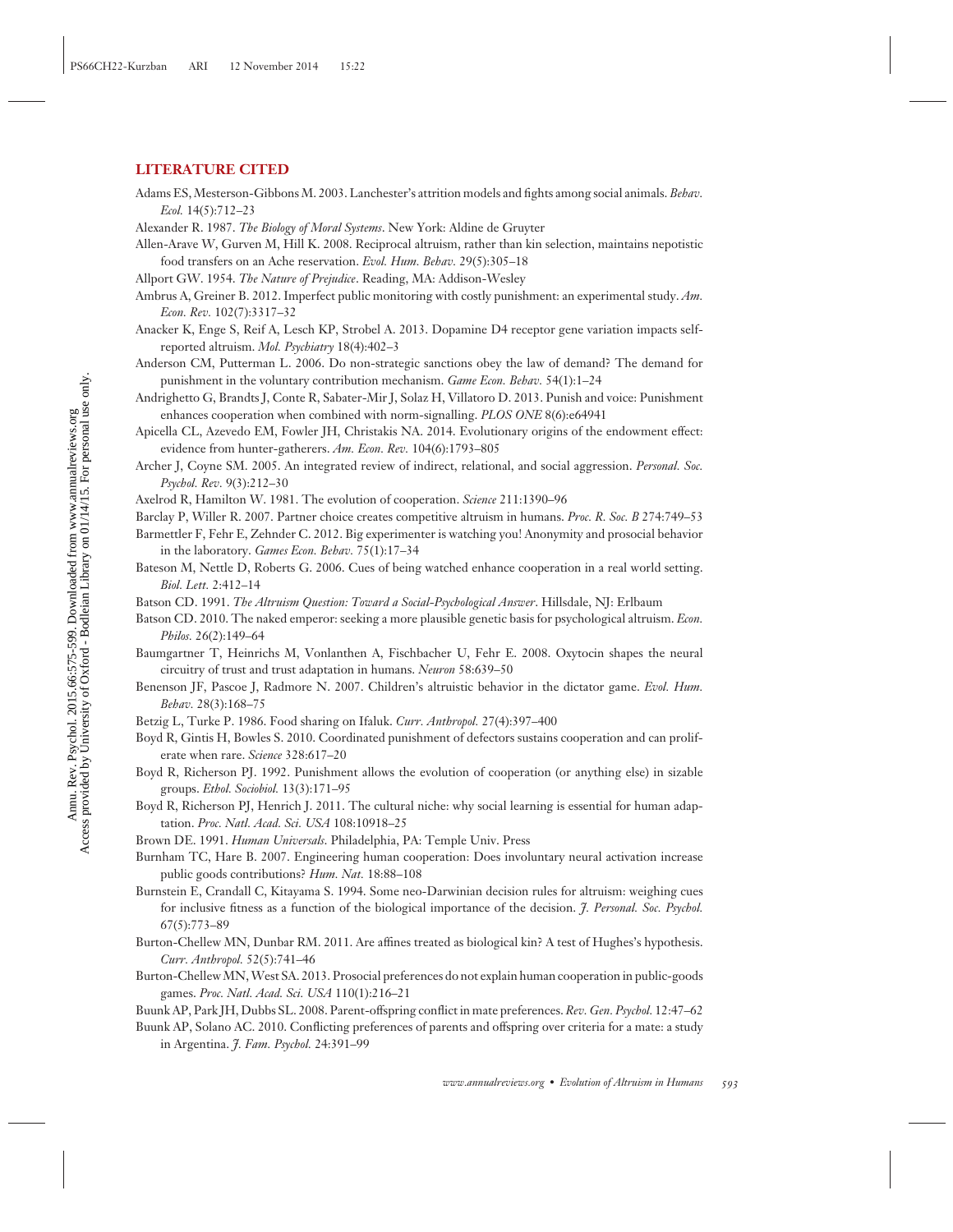- Carpenter J, Matthews P. 2012. Norm enforcement: anger, indignation, or reciprocity. *J. Eur. Econ. Assoc.* 10(3):555–72
- Chaudhuri A. 2011. Sustaining cooperation in laboratory public goods experiments: a selective survey of the literature. *Exper. Econ.* 14(1):47–83
- Cinyabuguma M, Page T, Putterman L. 2006. Can second-order punishment deter perverse punishment? *Exper. Econ.* 9:265–79
- Coall DA, Hilbrand S, Hertwig R. 2014. Predictors of grandparental investment decisions in contemporary Europe: biological relatedness and beyond. *PLOS ONE* 9(1):e84082
- Cosmides L, Tooby J. 1992. Cognitive adaptations for social exchange. In *The Adapted Mind: Evolutionary Psychology and the Generation of Culture*, ed. J Barkow, L Cosmides, J Tooby, pp. 163–228. New York: Oxford Univ. Press
- Cosmides L, Tooby J. 1994. Beyond intuition and instinct blindness: toward an evolutionarily rigorous cognitive science. *Cognition* 50(1):41–77
- Cosmides L, Tooby J. 2008. Can a general deontic logic capture the facts of human moral reasoning? How the mind interprets social exchange rules and detects cheaters. In *Moral Psychology*, ed. W Sinnott-Armstrong, pp. 53–119. Cambridge, MA: MIT Press
- Daly M, Wilson M. 1988. *Homicide*. New York: Aldine de Gruyter
- Daly M, Wilson M. 2007. Is the "Cinderella effect" controversial? A case study of evolution-minded research and critiques thereof. In *Foundations of Evolutionary Psychology*, ed. C Crawford, D Krebs, pp. 383–400. New York: Taylor & Francis
- Darwin C. 1859. *On the Origin of Species by Means of Natural Selection*. London: Murray
- Darwin C. 1871. *The Descent of Man and Selection in Relations to Sex.* London: Murray
- Davies NB, Krebs JR, West SA. 2012. *An Introduction to Behavioural Ecology*. Hoboken, NJ: Wiley. 4th ed.
- Dawkins R. 1976. *The Selfish Gene*. New York: Oxford Univ. Press
- De Dreu CKW. 2012. Oxytocin modulates cooperation within and competition between groups: an integrative review and research agenda. *Hormon. Behav.* 61(3):419–28
- Dean K, List JA. 2007. Does price matter in charitable giving? Evidence from a large-scale natural field experiment. *Am. Econ. Rev.* 97(5):1774–93
- Declerck CH, Boone C, Emonds G. 2013. When do people cooperate? The neuroeconomics of prosocial decision making. *Brain Cogn.* 81:95–117
- Delton A, Krasnow M, Cosmides L, Tooby J. 2011. Evolution of direct reciprocity under uncertainty can explain human generosity in one-shot encounters. *Proc. Natl. Acad. Sci. USA* 108(32):13335–40
- DeScioli P, Kurzban R. 2009a. Mysteries of morality. *Cognition* 112:281–99
- DeScioli P, Kurzban R. 2009b. The alliance hypothesis for human friendship. *PLOS ONE* 4(6):e5802
- DeScioli P, Kurzban R. 2013. A solution to the mysteries of morality. *Psychol. Bull.* 139(2):477–96
- DeScioli P, Kurzban R, Koch EN, Liben-Nowell D. 2011. Best friends: alliances, friend ranking, and the MySpace social network. *Perspect. Psychol. Sci.* 6:6–8
- Diener E, Fraser SC, Beaman AL, Kelem RT. 1976. Effects of deindividuation variables on stealing among Halloween trick-or-treaters. *J. Personal. Soc. Psychol.* 33:178–83
- Dreber A, Rand DG, Fudenberg D, Nowak MA. 2008. Winners don't punish. *Nature* 452(7185):348–51
- Egas M, Riedl A. 2008. The economics of altruistic punishment and the maintenance of cooperation. *Proc. R. Soc. B* 275(1637):871–78
- Eisenegger C, Haushofer J, Fehr E. 2011. The role of testosterone in social interaction. *Trends Cogn. Sci.* 15(6):263–71
- El Mouden C, André JB, Morin O, Nettle D. 2014. Cultural transmission and the evolution of human behaviour: a general approach based on the Price equation. *J. Evol. Biol.* 27(2):231–41
- Ernest-Jones M, Nettle D, Bateson M. 2011. Effects of eye images on everyday cooperative behavior: a field experiment. *Evol. Hum. Behav.* 32(3):172–78
- Fehr E, Camerer CF. 2007. Social neuroeconomics: the neural circuitry of social preferences. *Trends Cogn. Sci.* 11(10):419–27

Fehr E, Gächter S. 2002. Altruistic punishment in humans. *Nature* 415(6868):137–40

Fisher I. 1930. *The Theory of Interest*. New York: Macmillan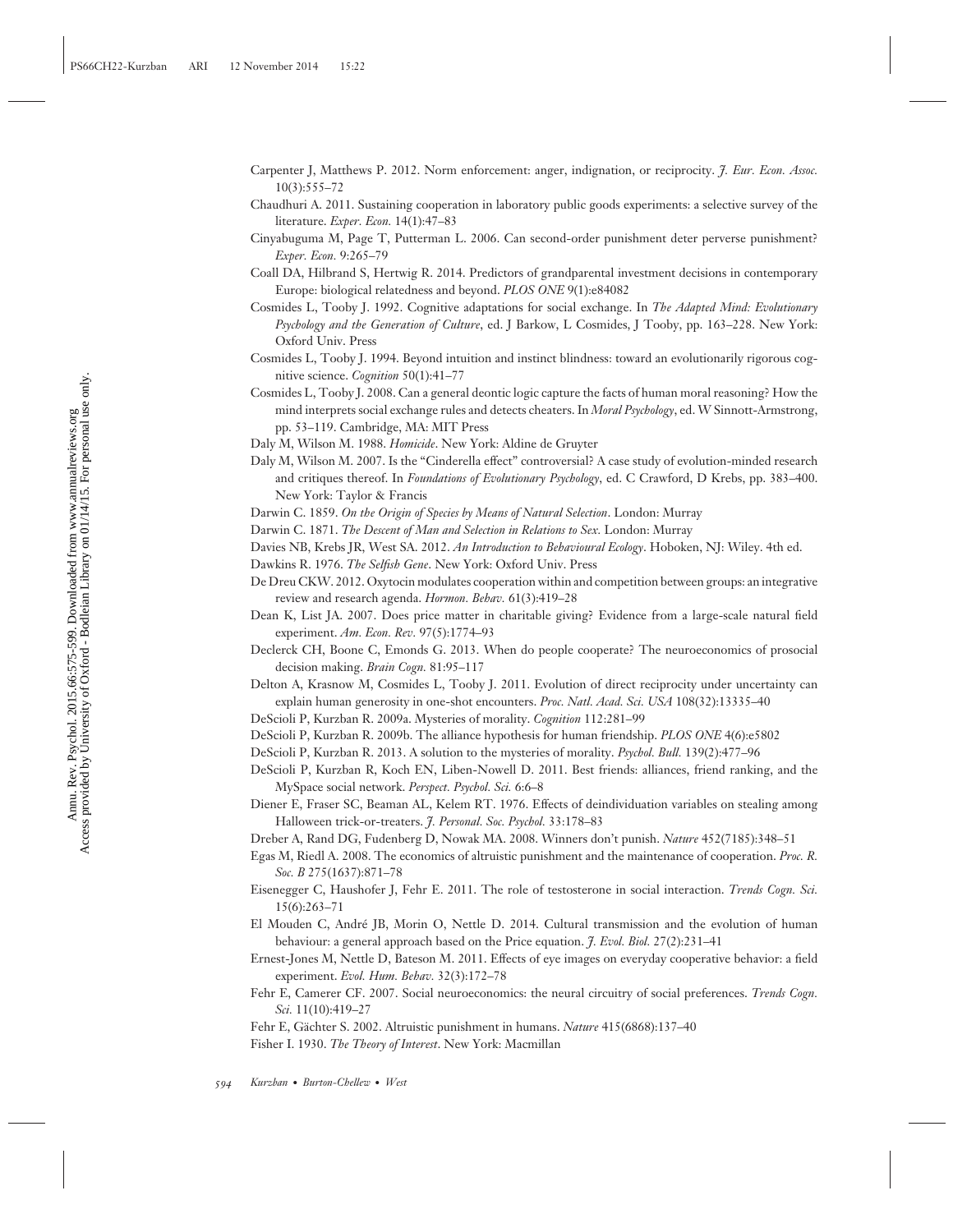Flinn MV. 2011. Evolutionary anthropology of the human family. See Salmon & Shackleford 2011, pp. 12–32 Fouts HN, Hewlett BS, Lamb ME. 2005. Parent-offspring weaning conflicts among the Bofi farmers and

foragers of central Africa. *Curr. Anthropol.* 46(1):29–50

- Gächter S, Renner E, Sefton M. 2008. The long-run benefits of punishment. Science 322(5907):1510
- Gardner A, Grafen A. 2009. Capturing the superorganism: a formal theory of group adaptation. *J. Evol. Biol.* 22(4):659–71
- Gardner AS, West SA, Barton NH. 2007. The relation between multilocus population genetics and social evolution theory. *Am. Nat.* 169(2):207–26
- Geary DC. 2000. Evolution and proximate expression of human paternal investment. *Psychol. Bull.* 126(1):55– 77
- Glimcher PW, Rustichini A. 2004. Neuroeconomics: the consilience of brain and decision. *Science* 306(5695):447–52
- Grafen A. 2007. An inclusive fitness analysis of altruism on a cyclical network. *J. Evol. Biol.* 20(6):2278–83
- Griffin AS, Alonzo SH, Cornwallis CK. 2013. Why do cuckolded males provide paternal care? *PLOS Biol.* 11(3):e1001520
- Griffin AS,West SA. 2003. Kin discrimination and the benefit of helping in cooperatively breeding vertebrates. *Science* 302:634–36
- Gürerk O, Irlenbusch B, Rockenbach B. 2006. The competitive advantage of sanctioning institutions. Science 312(5770):108–11
- Gurven M. 2004. To give and not to give: the behavioral ecology of human food transfers. *Behav. Brain Sci.* 27:543–83
- Hagen E, Hammerstein P. 2006. Game theory and human evolution: a critique of some recent interpretations of experimental games. *Theor. Popul. Biol.* 69:339–48
- Haig D. 2010. Transfers and transitions: parent-offspring conflict, genomic imprinting, and the evolution of human life history. *Proc. Natl. Acad. Sci. USA* 107(Suppl. 1):1731–35
- Hamilton WD. 1964. The genetical evolution of social behaviour. II. *J. Theor. Biol.* 7(1):17–52
- Hamilton WD. 1970. Selfish and spiteful behaviour in an evolutionary model. *Nature* 228:1218–20
- Hamilton WD. 1975. Innate social aptitudes of man: an approach from evolutionary genetics. In *Biosocial Anthropology*, ed. R Fox, pp. 133–55. New York: Wiley
- Hauser MD. 2006. *Moral Minds*. New York: HarperCollins
- Hauser MD, Young L, Cushman F. 2008. Reviving Rawls' linguistic analogy. In *Moral Psychology*, Vol. 2, ed. W Sinnott-Armstrong, pp. 107–43. Cambridge, MA: MIT Press
- Henrich J, Boyd R. 2001. Why people punish defectors: Weak conformist transmission can stabilize costly enforcement of norms in cooperative dilemmas. *J. Theor. Biol.* 208:78–89
- Henrich J, Boyd R, Bowles S, Camerer C, Gintis H, et al. 2001. In search of *Homo economicus*: experiments in 15 small-scale societies. *Am. Econ. Rev.* 91(2):73–79
- Henrich J, Ensimger J, McElreath R, Barr A, Barrett C, et al. 2010a. Markets, religion, community size, and the evolution of fairness and punishment. *Science* 327:1480–84
- Henrich J, Heine SJ, Norenzayan A. 2010b. Beyond WEIRD: towards a broad-based behavioral science. *Behav. Brain Sci.* 33(2–3):111–35
- Hermann B, Thöni C, Gächter S. 2008. Antisocial punishment across societies. Science 319:1362-67
- Hrdy SB. 1999. *Mother Nature: A History of Mothers, Infants, and Natural Selection*. New York: Pantheon
- Hruschka DJ. 2010. *Friendship: Development, Ecology, and Evolution of a Relationship*. Berkeley: Univ. Calif. Press
- Izuma K, Saito DN, Sadato N. 2010. Processing of the incentive for social approval in the ventral striatum during charitable donation. *J. Cogn. Neurosci.* 22(4):621–31
- Judge DS, Hrdy SB. 1992. Allocation of accumulated resources among close kin: inheritance in Sacramento, California, 1890–1984. *Ethol. Sociobiol.* 13:495–522
- Kaplan H, Hill K, Lancaster J, Hurtado M. 2000. A theory of human life history evolution: diet, intelligence, and longevity. *Evol. Anthropol.* 9(4):156–85
- Ketelaar T, Au WT. 2003. The effects of guilty feelings on the behavior of uncooperative individuals in repeated social bargaining games: an affect-as-information interpretation of the role of emotion in social interaction. *Cogn. Emot.* 17:429–53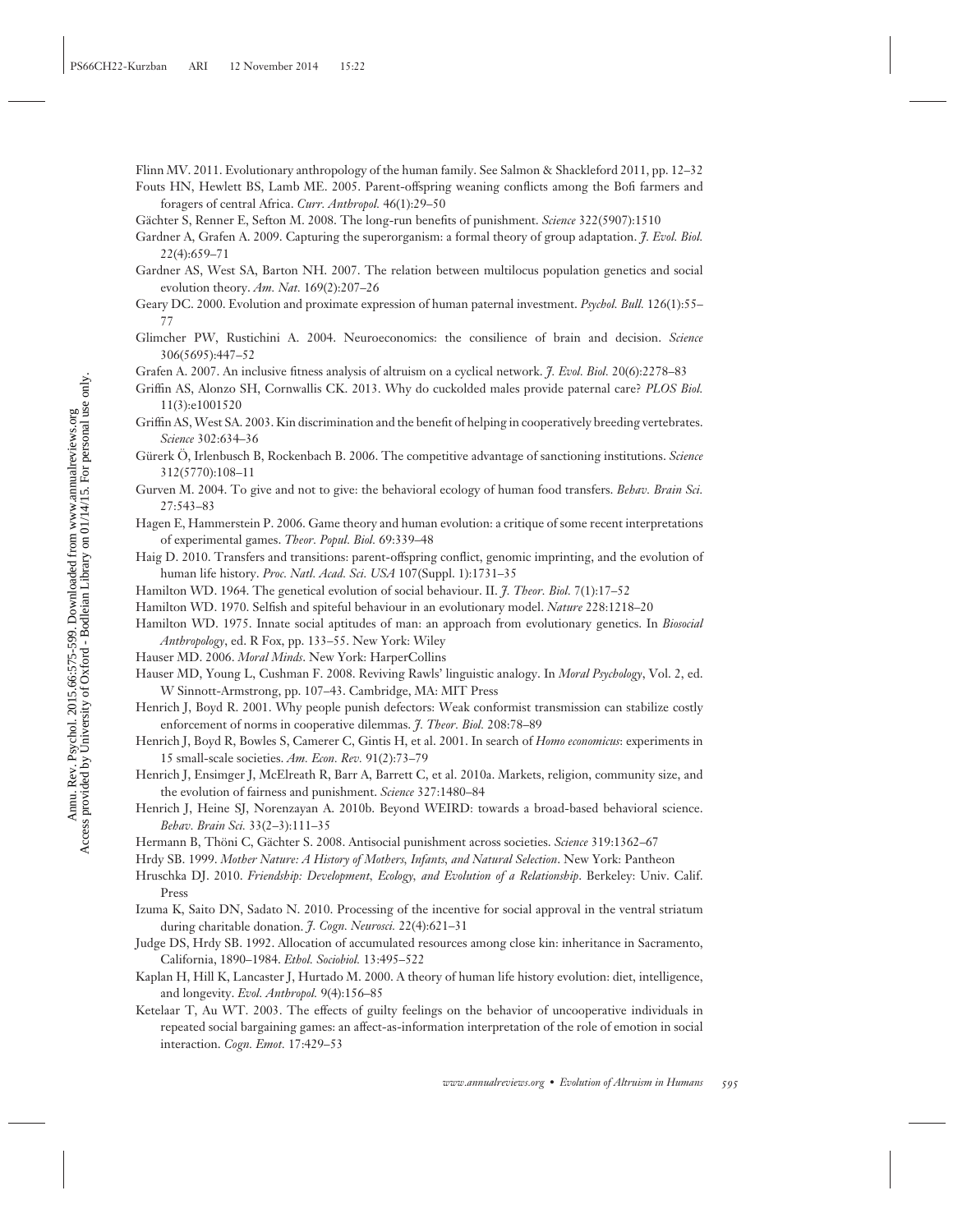- Kim KJ, Conger RD, Lorenz FO, Elder GH Jr. 2001. Parent-adolescent reciprocity in negative affect and its relation to early adult social development. *Dev. Psychol.* 37(6):775–90
- Korchmaros JD, Kenny DA. 2006. An evolutionary and close-relationship model of helping. *J. Soc. Personal. Relat.* 23(1):21–43
- Kümmerli R, Burton-Chellew MN, Ross-Gillespie A, West SA. 2010. Resistance to extreme strategies, rather than prosocial preferences, can explain human cooperation in public goods games. *Proc. Natl. Acad. Sci. USA* 107(22):10125–30
- Kurland JA, Gaulin SJ. 2005. Cooperation and conflict among kin. In *The Handbook of Evolutionary Psychology*, ed. DM Buss, pp. 447–82. Hoboken, NJ: Wiley
- Kurzban R, DeScioli P. 2013. Adaptationist punishment in humans. *J. Bioecon.* 15:269–79
- Kurzban R, DeScioli P, Fein D. 2012. Hamilton versus Kant: pitting adaptations for altruism against adaptations for moral judgment. *Evol. Hum. Behav.* 323:323–33
- Kurzban R, DeScioli P, O'Brien E. 2007. Audience effects on moralistic punishment. *Evol. Hum. Behav.* 28(2):75–84
- Kurzban R, Tooby J, Cosmides L. 2001. Can race be erased? Coalitional computation and social categorization. *Proc. Natl. Acad. Sci. USA* 98(26):15387–92
- Lahdenpera M, Gillespie DO, Lummaa V, Russell AF. 2012. Severe intergenerational reproductive conflict ¨ and the evolution of menopause. *Ecol. Lett.* 15(11):1283–90
- Lamba S, Mace R. 2011. Demography and ecology drive variation in cooperation across human populations. *Proc. Natl. Acad. Sci. USA* 108(35):14426–30
- Laury SK, Holt CA. 2008. Voluntary provision of public goods: experimental results with interior Nash equilibria. *Handb. Exp. Econ. Results* 1:792–801
- Lehmann L, Keller L, West SA, Roze D. 2007. Group selection and kin selection: two concepts but one process. *Proc. Natl. Acad. Sci. USA* 104:6736–39
- Leigh EG Jr. 2010. The group selection controversy. *J. Evol. Biol.* 23(1):6–19
- Leimar O, Hammerstein P. 2001. Evolution of cooperation through indirect reciprocation. *Proc. R. Soc. B* 268:745–53
- Lieberman D, Tooby J, Cosmides L. 2007. The architecture of human kin detection. *Nature* 445(7129):727–31
- Madsen EA, Tunney RJ, Fieldman G, Plotkin HC, Dunbar RI, et al. 2007. Kinship and altruism: a crosscultural experimental study. *Br. J. Psychol.* 98(2):339–59
- Marlowe F. 2000. Paternal investment and the human mating system. *Behav. Process.* 51(1–3):45–61
- Marlowe FW. 2010. *The Hadza: Hunter-Gatherers of Tanzania*. Berkeley: Univ. Calif. Press
- Maynard Smith J. 1964. Group selection and kin selection. *Nature* 201(4924):1145–47
- Mayr E. 1961. Cause and effect in biology: Kinds of causes, predictability, and teleology are viewed by a practicing biologist. *Science* 134(3489):1501–6
- McCullough ME, Kurzban R, Tabak BA. 2013. Cognitive systems for revenge and forgiveness. *Behav. Brain Sci.* 36:1–15
- Milinski M, Sommerfeld RD, Krambeck HJ, Reed FA, Marotzke J. 2008. The collective-risk social dilemma and the prevention of simulated dangerous climate change. *Proc. Natl. Acad. Sci. USA* 105(7):2291–94
- Miller GF. 2000. *The Mating Mind: How Sexual Choice Shaped the Evolution of Human Nature*. New York: Doubleday
- Mock DW. 1994. Brood reduction: narrow sense, broad sense. *J. Avian Biol.* 25(1):3–7
- Mock DW. 2004. *More Than Kin and Less Than Kind: The Evolution of Family Conflict*. Cambridge, MA: Harvard Univ. Press
- Nelissen R, Leliveld M, van Dijk E, Zeelenberg M. 2011. Fear and guilt in proposers: using emotions to explain offers in ultimatum bargaining. *Eur. J. Soc. Psychol.* 41(1):78–85
- Nettle D, Harper Z, Kidson A, Stone R, Penton-Voak IS, Bateson M. 2013. The watching eyes effect in the dictator game: It's not how much you give, it's being seen to give something. *Evol. Hum. Behav.* 34:35–40
- Neyer FJ, Lang FR. 2003. Blood is thicker than water: kinship orientation across adulthood. *J. Personal. Soc. Psychol.* 84:310–21
- Nikiforakis N. 2008. Punishment and counter-punishment in public good games: Can we really govern ourselves? *J. Public Econ.* 92:91–112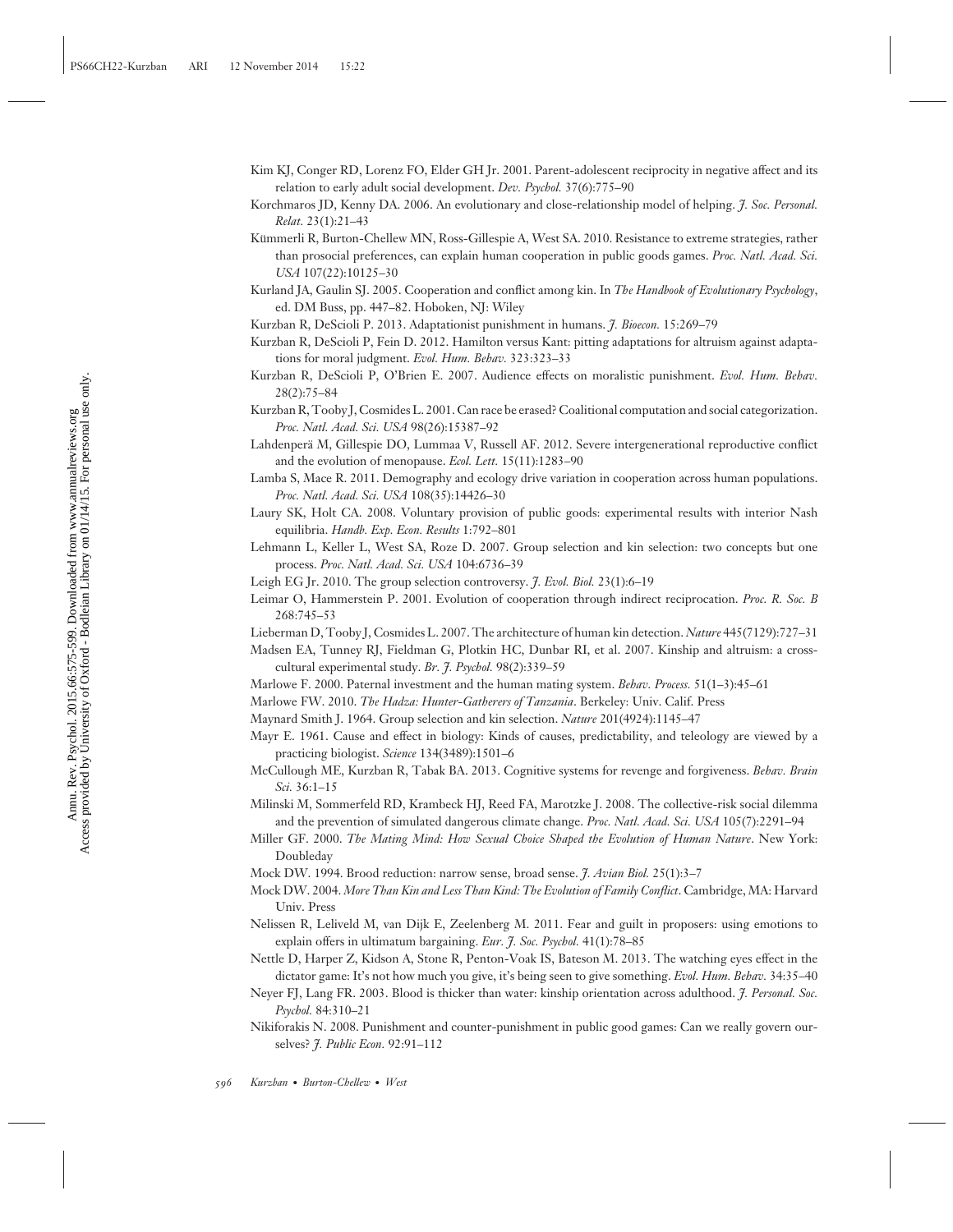Annu. Rev. Psychol. 2015.66:575-599. Downloaded from www.annualreviews.org<br>Access provided by University of Oxford - Bodleian Library on 01/14/15. For personal use only. Access provided by University of Oxford - Bodleian Library on 01/14/15. For personal use only.Annu. Rev. Psychol. 2015.66:575-599. Downloaded from www.annualreviews.org

- Nikiforakis N, Engelmann D. 2011. Altruistic punishment and the threat of feuds. *J. Econ. Behav. Organ.* 78(3):319–32
- Nikiforakis N, Normann HT. 2008. A comparative statics analysis of punishment in public-good experiments. *Exper. Econ.* 11(4):358–69

Nolin A. 2010. Food-sharing networks in Lamalera, Indonesia. *Hum. Nat.* 21(3):243–68

- Nowak M, Sigmund K. 1998. Evolution of indirect reciprocity by image scoring. *Nature* 393:573–77
- Ohtsuki H, Iwasa Y. 2006. The leading eight: social norms that can maintain cooperation by indirect reciprocity. *J. Theor. Biol.* 239(4):435–44
- Osinski J. 2009. Kin altruism, reciprocal altruism and social discounting. ´ *Personal. Individ. Differ.* 47(4):374–78
- Ostrom E, Walker J, Gardner R. 1992. Covenants with and without a sword: Self-governance is possible. *Am. Polit. Sci. Rev.* 86:404–17
- Page T, Putterman L, Unel B. 2005. Voluntary association in public goods experiments: reciprocity, mimicry, and efficiency. *Econ. J.* 115:1032–53
- Panchanathan K, Boyd R. 2003. A tale of two defectors: the importance of standing for evolution of indirect reciprocity. *J. Theor. Biol.* 224:115–26
- Pashler H,Wagenmakers EJ. 2012. Editors' introduction to the special section on replicability in psychological science: a crisis of confidence? *Perspect. Psychol. Sci.* 7:528–30
- Patton JQ. 2005. Meat sharing for coalition support. *Evol. Hum. Behav.* 26:137–57
- Pedersen EJ, Kurzban R, McCullough ME. 2013. Do humans really punish altruistically? A closer look. *Proc. R. Soc. B* 280(1758):20122723
- Perilloux C, Fleischman DS, Buss DM. 2008. The daughter-guarding hypothesis: parental influence on, and emotional reactions to, offspring's mating behavior. *Evol. Psychol.* 6(2):217–33
- Perilloux C, Fleischman DS, Buss DM. 2011. Meet the parents: parent-offspring convergence and divergence in mate preferences. *Personal. Individ. Differ.* 50(2):253–58
- Pietraszewski D, Cosmides L, Tooby J. 2014. The content of our cooperation, not the color of our skin: An alliance detection system regulates categorization by coalition and race, but not sex. *PLOS ONE* 9(2):e88534
- Pollet TV, Hoben AD. 2011. An evolutionary perspective on siblings: rivals and resources. See Salmon & Shackelford 2011, pp. 128–48
- Rand DG, Armao JJ 4th, Nakamaru M, Ohtsuki H. 2010. Anti-social punishment can prevent the co-evolution of punishment and cooperation. *J. Theor. Biol.* 265:624–32
- Rapoport A, Chammah AM. 1965. *Prisoner's Dilemma: A Study in Conflict and Cooperation*. Ann Arbor: Univ. Mich. Press
- Richerson PJ, Boyd R. 2008. *Not By Genes Alone: How Culture Transformed Human Evolution*. Chicago: Univ. Chicago Press
- Rilling JK, DeMarco AC, Hackett PD, Thompson R, Ditzen B, et al. 2012. Effects of intranasal oxytocin and vasopressin on cooperative behavior and associated brain activity in men. *Psychoneuroendocrinology* 37:447–61
- Roberts G. 1998. Competitive altruism: from reciprocity to the handicap principle. *Proc. R. Soc. B* 265:427–31
- Rousset F. 2004. *Genetic Structure and Selection in Subdivided Populations. Monographs in Population Biology*. Princeton, NJ: Princeton Univ. Press
- Salmon C, Shackelford T, eds. 2011. *The Oxford Handbook of Evolutionary Family Psychology*. Oxford, UK: Oxford Univ. Press
- Schlomer GL, Del Giudice M, Ellis BJ. 2011. Parent-offspring conflict theory: an evolutionary framework for understanding conflict within human families. *Psychol. Rev.* 118(3):496–521
- Schlomer GL, Ellis BJ, Garber J. 2010. Mother-child conflict and sibling relatedness: a test of hypotheses from parent-offspring conflict theory. *J. Res. Adolesc.* 20:287–306
- Schmidt MFH, Tomasello M. 2012. Young children enforce social norms. *Curr. Dir. Psychol. Sci.* 21(4):232–36
- Scott-Phillips TC, Dickins TE, West SA. 2011. Evolutionary theory and the ultimate-proximate distinction in the human behavioral sciences. *Perspect. Psychol. Sci.* 6(1):38–47
- Seyfarth R, Cheney D. 2012. The evolutionary origins of friendship. *Annu. Rev. Psychol.* 63:153–77
- Seymour B, Singer T, Dolan R. 2007. The neurobiology of punishment. *Nat. Rev. Neurosci.* 8(4):300–11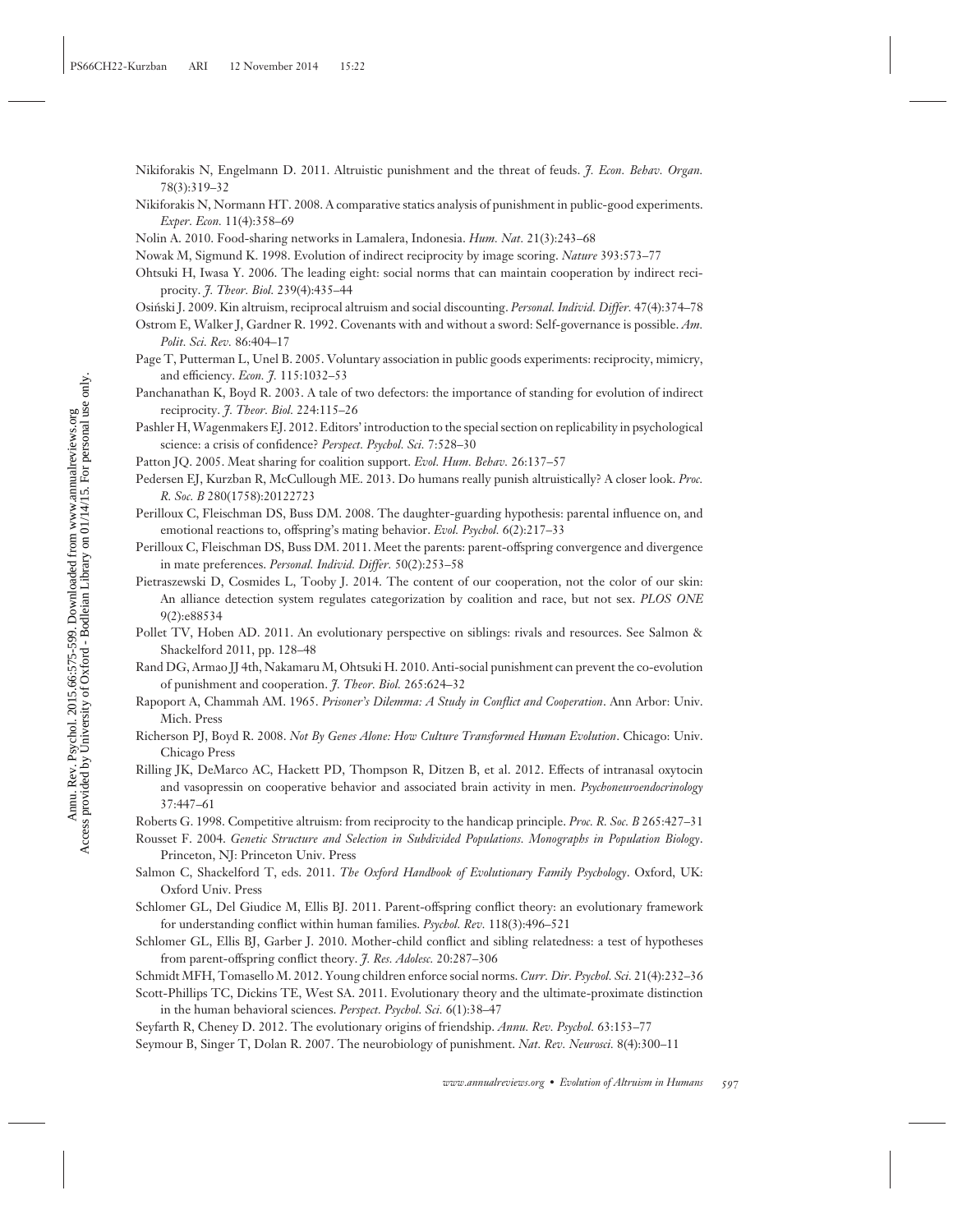- Shaw A, Montinari N, Piovesan M, Olson KR, Gino F, Norton MI. 2014. Children develop a veil of fairness. *J. Exp. Psychol.: Gen.* 143(1):363–75
- Silk J. 2003. Cooperation without counting: the puzzle of friendship. In *Genetic and Cultural Evolution of Cooperation*, ed. P Hammerstein, pp. 37–54. Cambridge, MA: MIT Press

Sloane S, Baillargeon R, Premack D. 2012. Do infants have a sense of fairness? *Psychol. Sci.* 23:196–204

- Smith EA. 2004. Why do hunters have higher reproductive success? *Hum. Nat.* 15(4):343–64
- Smith EA, Bliege Bird R. 2006. Costly signaling and cooperative behavior. In *Moral Sentiments and Material Interests: On the Foundations of Cooperation in Economic Life*, ed. H Gintis, S Bowles, R Boyd, E Fehr, pp. 115–50. Cambridge, MA: MIT Press
- Sperber D. 1996. *Explaining Culture: A Naturalistic Approach*. Cambridge, MA: Blackwell Sci.
- Sperber D, Girotto V. 2003. Does the selection task detect cheater-detection? In *From Mating to Mentality: Evaluating Evolutionary Psychology*, ed. J Fitness, K Sterelny, pp. 197–226. Macquarie Univ. Ser. Cogn. Psychol. New York: Psychol. Press
- Stewart-Williams S. 2007. Altruism among kin versus nonkin: effects of cost of help and reciprocal exchange. *Evol. Hum. Behav.* 28(3):193–98
- Stewart-Williams S. 2008. Human beings as evolved nepotists: exceptions to the rule and effects of the cost of help. *Hum. Nat.* 19:414–25
- Taylor PD, Frank SA. 1996. How to make a kin selection model. *J. Theor. Biol.* 180(1):27–37
- Temrin H, Nordlund J, Rying M, Tullberg BS. 2011. Is the higher rate of parental child homicide in stepfamilies an effect of non-genetic relatedness? *Curr. Zool.* 57:253–59
- Thomae M, Zeitlyn D, Griffiths SS, Van Vugt M. 2013. Intergroup contact and rice allocation via a modified dictator game in rural Cameroon. *Field Methods* 25(1):74–90
- Thompson GJ, Hurd PL, Crespi BJ. 2013. Genes underlying altruism. *Biol. Lett.* 9(6):20130395
- Tinbergen N. 1963. On aims and methods of ethology. *Z. Tierphysiol.* 20:410–33
- Tooby J, Cosmides L. 1996. Friendship and the Banker's Paradox: other pathways to the evolution of adaptation for altruism. *Proc. Brit. Acad.* 88:119–43
- Tooley GA, Karakis M, Stokes M, Ozanne-Smith J. 2006. Generalising the Cinderella effect to unintentional childhood fatalities. *Evol. Hum. Behav.* 27(3):224–30
- Trivers R. 1971. The evolution of reciprocal altruism. *Q. Rev. Biol.* 46:35–57
- Trivers R. 1974. Parent-offspring conflict. *Am. Zool.* 14(1):249–64
- Trivers R. 2006. Reciprocal altruism: 30 years later. In *Cooperation in Primates and Humans: Mechanisms and Evolution*, ed. P Kappeler, C van Schaik, pp. 67–83. Berlin: Springer-Verlag
- Uchida S, Sigmund K. 2010. The competition of assessment rules for indirect reciprocity. *J. Theor. Biol.* 263(1):13–19
- van Honk J, Montoya ER, Bos PA, van Vugt M, Terburg D. 2012. New evidence on testosterone and cooperation. *Nature* 485(7399):E4–5
- Veenema AH. 2012. Toward understanding how early-life social experiences alter oxytocin- and vasopressinregulated social behaviors. *Hormon. Behav.* 61(3):304–12
- Walker JM, Halloran MA. 2004. Rewards and sanctions and the provision of public goods in one-shot settings. *Exper. Econ.* 7(3):235–47
- West SA, Gardner A. 2013. Adaptation and inclusive fitness. *Curr. Biol.* 23:R577–84
- West SA, Griffin AS, Gardner A. 2007a. Evolutionary explanations for cooperation. *Curr. Biol.* 17(16):R661–72
- West SA, Griffin AS, Gardner A. 2007b. Social semantics: altruism, cooperation, mutualism, strong reciprocity, and group selection. *J. Evol. Biol.* 20(2):415–32
- West SA, Griffin AS, Gardner A. 2008. Social semantics: How useful has group selection been? *J. Evol. Biol.* 21(1):372–85
- Westermarck E. 1921. *The History of Human Marriage*, Vol. 2. London: Macmillan. 5th ed.
- Wiessner P. 2002. Hunting, healing, and *hxaro* exchange: a long-term perspective on !Kung ( Ju/'hoansi) large-game hunting. *Evol. Hum. Behav.* 23(6):407–36
- Wilson DS. 1975. A theory of group selection. *Proc. Natl. Acad. Sci. USA* 72(1):143–46
- Wilson EO, Hölldobler B. 2005. Eusociality: origin and consequences. Proc. Natl. Acad. Sci. USA 102(38):13367–71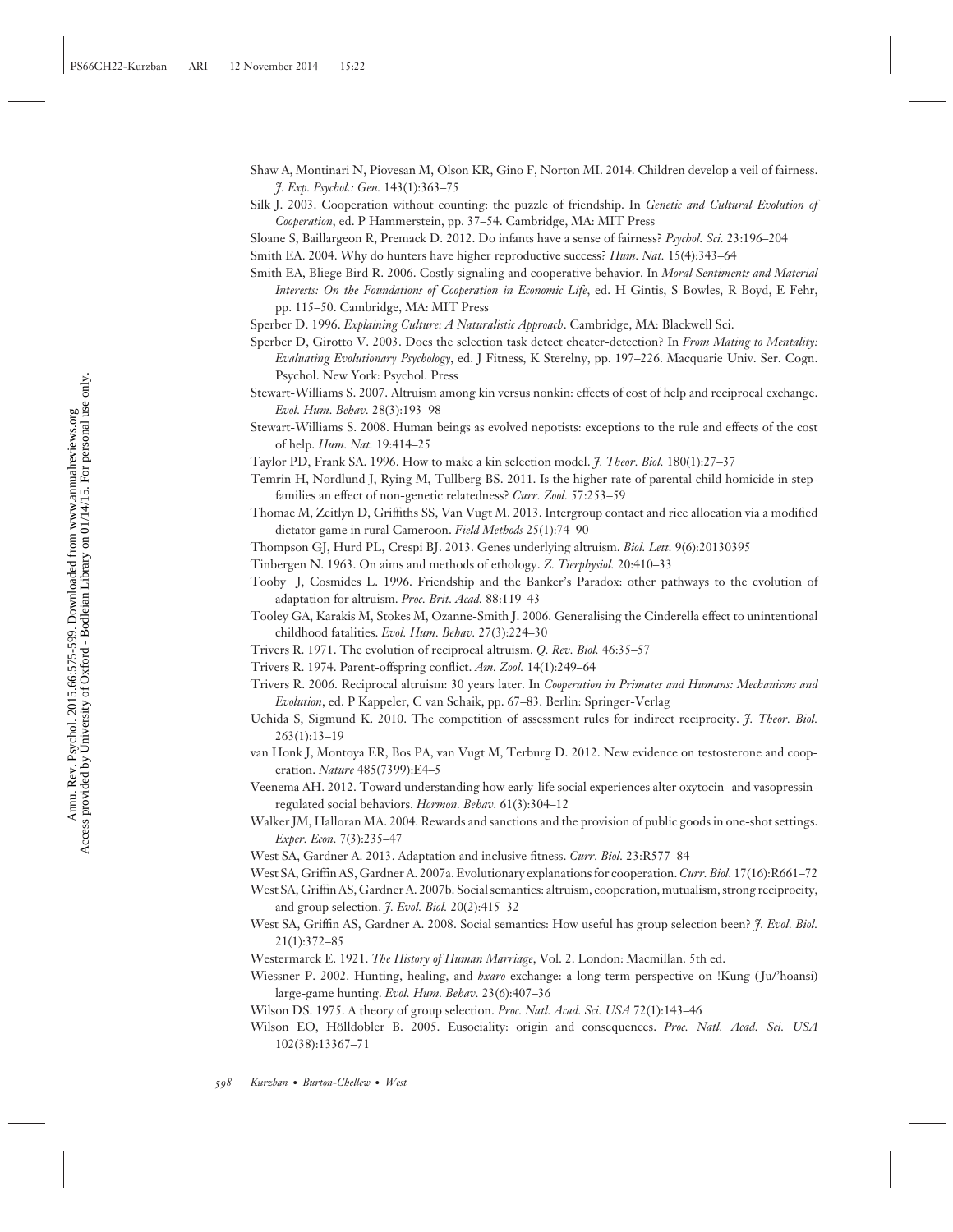Wynne-Edwards VC. 1986. *Evolution Through Group Selection*. Oxford, UK: Blackwell Sci.

Xue M, Silk J. 2012. The role of tracking and tolerance in relationship among friends. *Evol. Hum. Behav.* 33(1):17–25

Yamagishi T. 1986. The provision of a sanctioning system as a public good. *J. Personal. Soc. Psychol.* 51:110–16

Yoeli E, Hoffman M, Rand D, Kowak M. 2013. Powering up with indirect reciprocity in a large-scale field experiment. *Proc. Natl. Acad. Sci. USA* 110(2):10424–29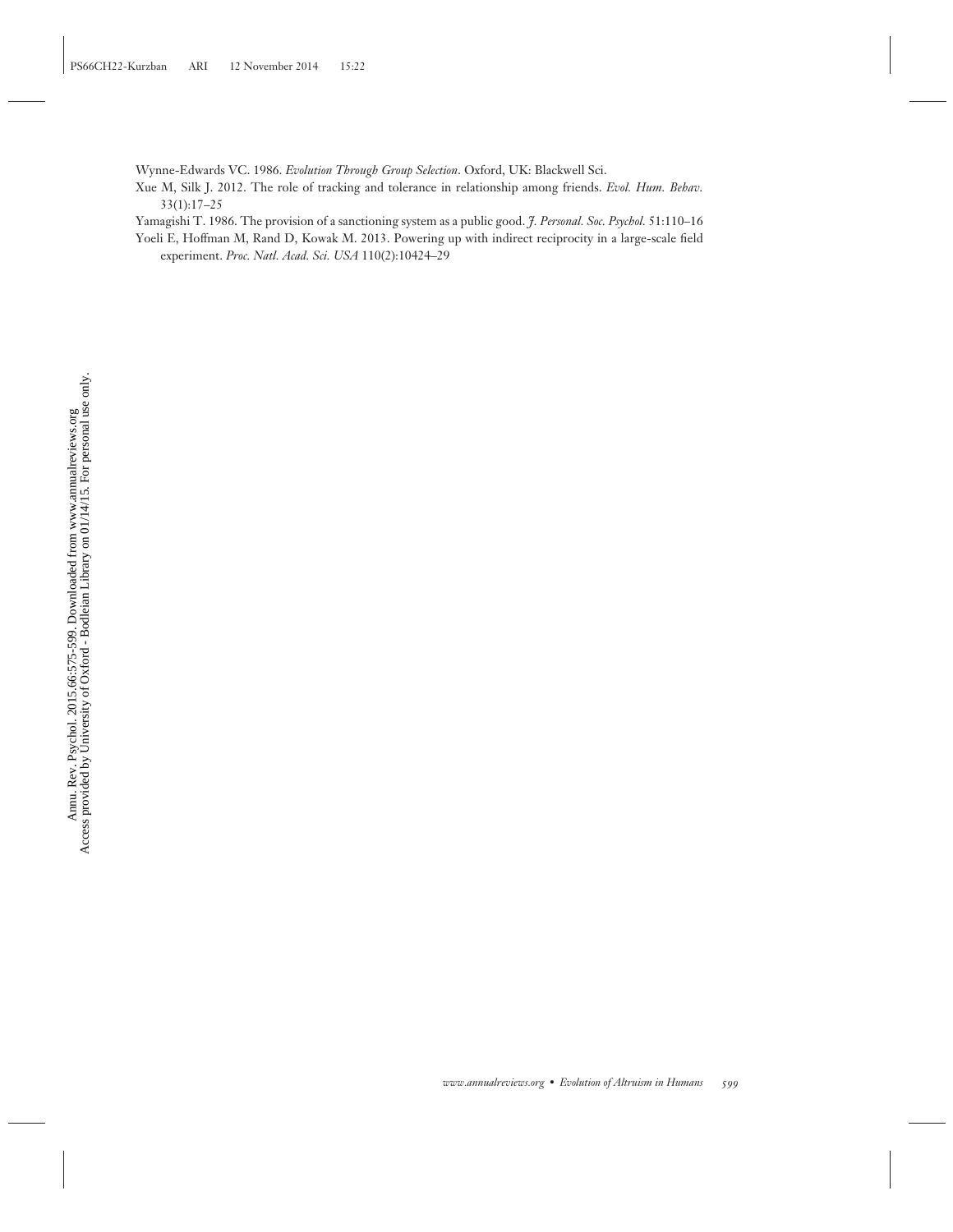# $\overline{\text{R}}$

# **Annual Review of Psychology**

Volume 66, 2015

# Contents

| <b>Consolidating Memories</b>                                                                                          |
|------------------------------------------------------------------------------------------------------------------------|
| The Nucleus Accumbens: An Interface Between Cognition, Emotion,<br>and Action                                          |
| Adult Neurogenesis: Beyond Learning and Memory                                                                         |
| Motivation and Cognitive Control: From Behavior to Neural Mechanism                                                    |
| The Cognitive Neuroscience of Working Memory                                                                           |
| Why Sleep Is Important for Health: A Psychoneuroimmunology<br>Perspective                                              |
| Critical Periods in Speech Perception: New Directions                                                                  |
| Perceptual Learning: Toward a Comprehensive Theory                                                                     |
| Causality in Thought                                                                                                   |
| Perspectives on Culture and Concepts                                                                                   |
| Information Processing as a Paradigm for Decision Making                                                               |
| Beyond Simple Models of Self-Control to Circuit-Based Accounts<br>of Adolescent Behavior                               |
| The Evolutionary Roots of Human Decision Making                                                                        |
| Hemodynamic Correlates of Cognition in Human Infants<br>Richard N. Aslin, Mohinish Shukla, and Lauren L. Emberson  349 |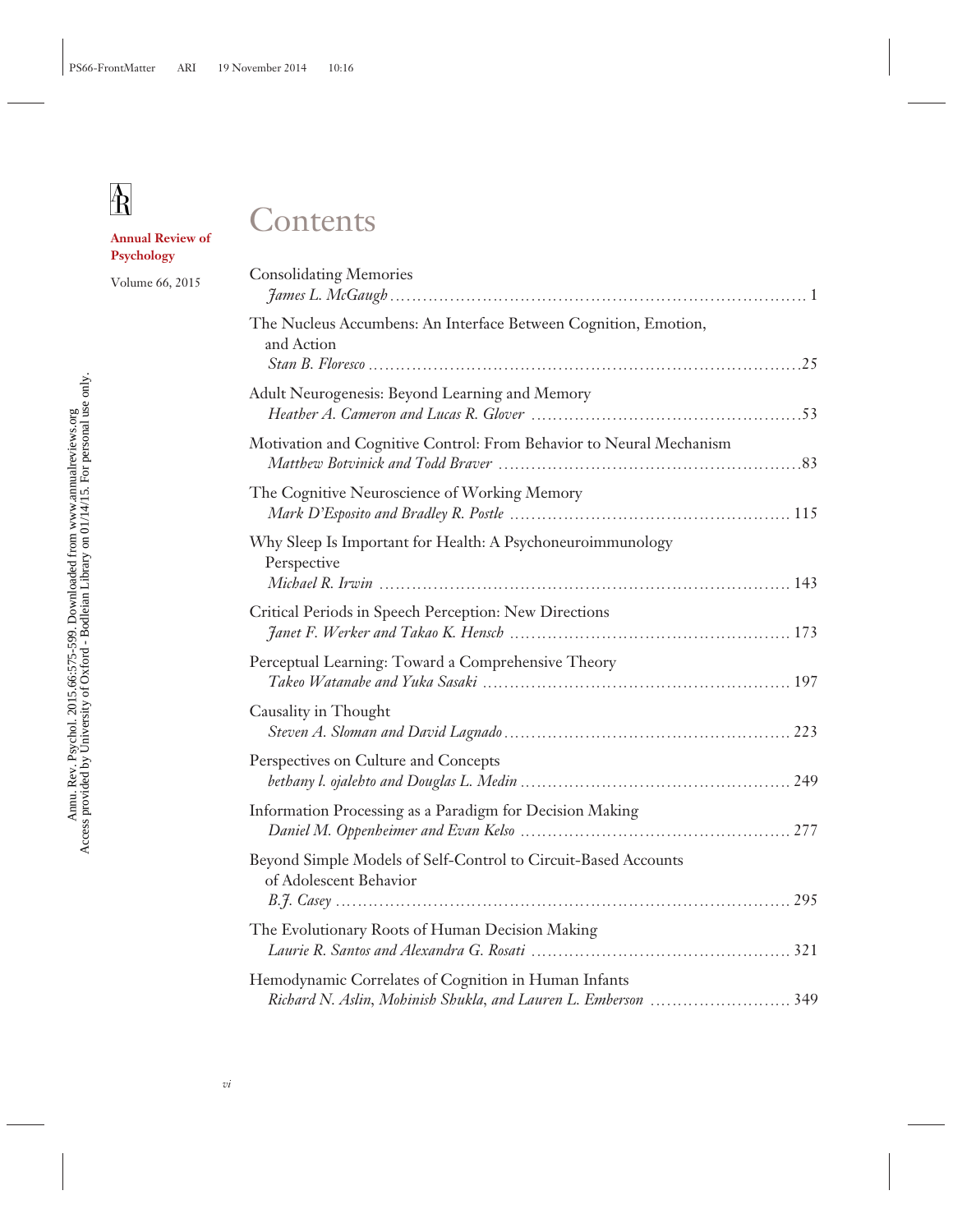| The Hidden Efficacy of Interventions: Gene $\times$ Environment Experiments<br>from a Differential Susceptibility Perspective<br>Marian J. Bakermans-Kranenburg and Marinus H. van IJzendoorn  381 |  |
|----------------------------------------------------------------------------------------------------------------------------------------------------------------------------------------------------|--|
| Developmental Flexibility in the Age of Globalization: Autonomy<br>and Identity Development Among Immigrant Adolescents                                                                            |  |
| Global Health and Development in Early Childhood                                                                                                                                                   |  |
| Childhood Antecedents and Risk for Adult Mental Disorders                                                                                                                                          |  |
| The Science of Mind Wandering: Empirically Navigating the Stream<br>of Consciousness                                                                                                               |  |
|                                                                                                                                                                                                    |  |
| Social Attributions from Faces: Determinants, Consequences, Accuracy,<br>and Functional Significance<br>Alexander Todorov, Christopher Y. Olivola, Ron Dotsch,                                     |  |
|                                                                                                                                                                                                    |  |
| Multiple Identities in Social Perception and Interaction: Challenges<br>and Opportunities                                                                                                          |  |
| The Evolution of Altruism in Humans<br>Robert Kurzban, Maxwell N. Burton-Chellew, and Stuart A. West  575                                                                                          |  |
| Social Pain and the Brain: Controversies, Questions, and Where to Go<br>from Here                                                                                                                  |  |
| Polycultural Psychology                                                                                                                                                                            |  |
| Action Errors, Error Management, and Learning in Organizations                                                                                                                                     |  |
| Nonverbal Generics: Human Infants Interpret Objects as Symbols<br>of Object Kinds                                                                                                                  |  |
| School Readiness and Self-Regulation: A Developmental<br>Psychobiological Approach                                                                                                                 |  |
| The Neuroendocrinology of Social Isolation<br>John T. Cacioppo, Stephanie Cacioppo, John P. Capitanio, and Steven W. Cole  733                                                                     |  |